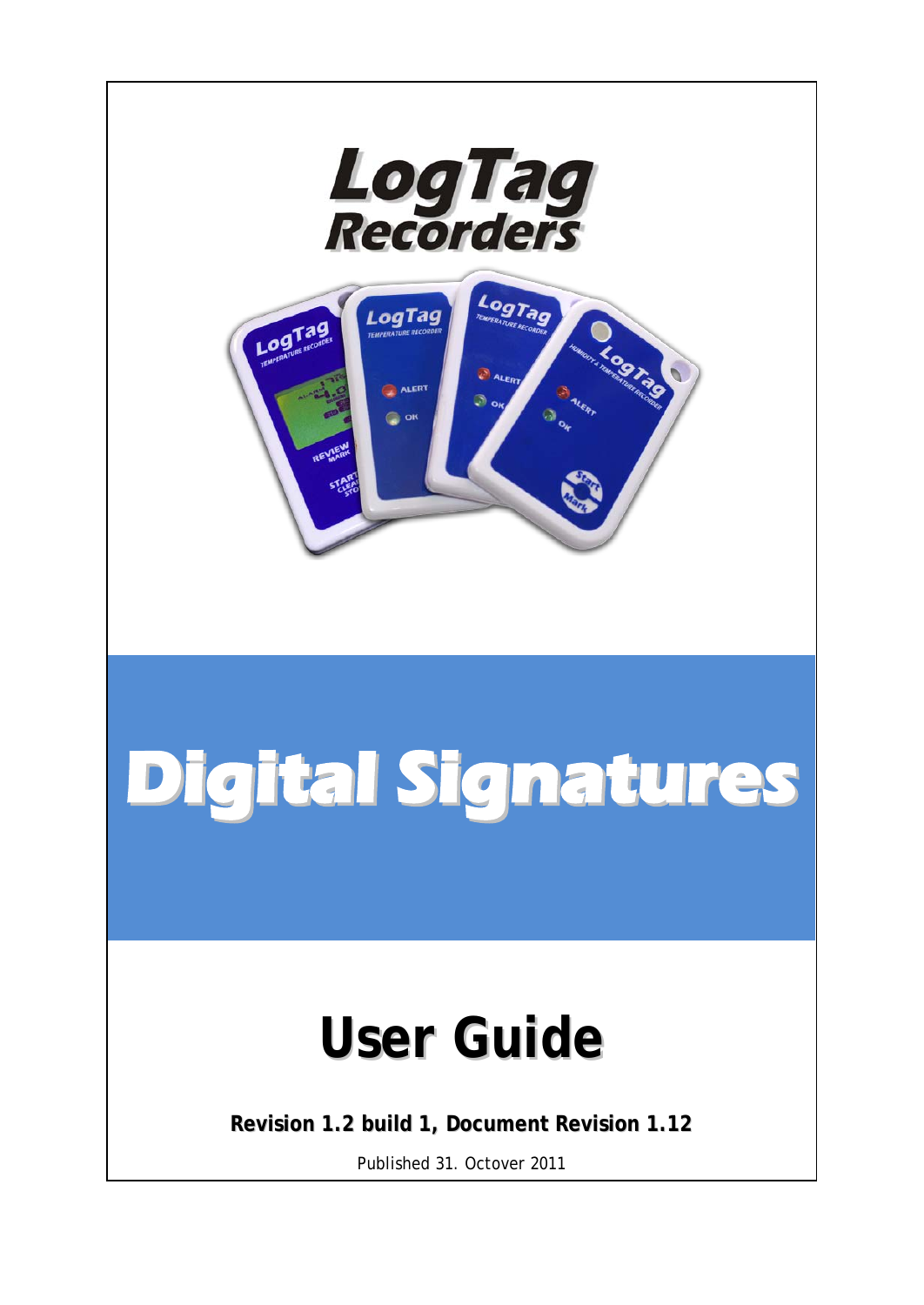## Contents

| <b>Copyright</b>                                                                                                                                          | iii |
|-----------------------------------------------------------------------------------------------------------------------------------------------------------|-----|
| <b>Disclaimer</b>                                                                                                                                         | iii |
| <b>Introduction</b><br><u> 1980 - Johann Stoff, deutscher Stoffen und der Stoffen und der Stoffen und der Stoffen und der Stoffen und de</u>              | 1   |
|                                                                                                                                                           |     |
| <b>Installing the software</b><br><u> 1980 - Johann Barn, mars ann an t-Amhain Aonaich an t-Aonaich an t-Aonaich an t-Aonaich an t-Aonaich an t-Aon</u>   | 4   |
|                                                                                                                                                           |     |
| <b>Configuring LogTag User Server Software</b>                                                                                                            | 8   |
|                                                                                                                                                           |     |
| <b>Configuring LogTag<sup>®</sup> Analyzer Software.</b>                                                                                                  | 21  |
| Adding a Digital Signature to a LogTag <sup>®</sup> file                                                                                                  | 23  |
| LogTag <sup>®</sup> Event Viewer<br><u> 1980 - Johann Stoff, deutscher Stoffen und der Stoffen und der Stoffen und der Stoffen und der Stoffen und de</u> | 26  |
|                                                                                                                                                           |     |
| <b>Appendix A: FDA 21 CFR Part 11 introduction</b>                                                                                                        | 30  |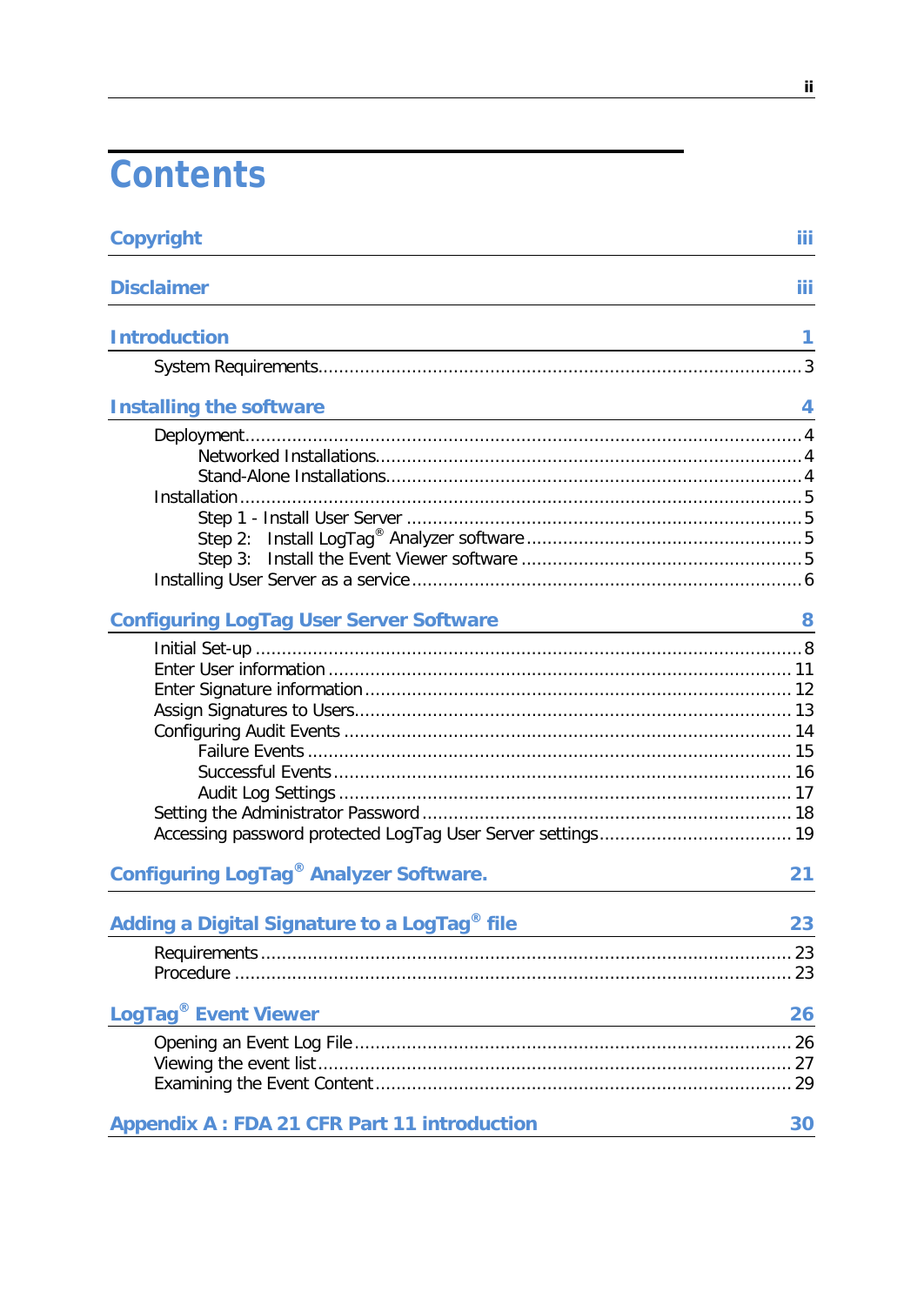## **Copyright**

The information contained within this document regarding LogTag User Server software usage is intended as a guide and does not constitute a declaration of performance. The information contained in this document is subject to change without notice. Unless otherwise noted, the example companies, organizations, e-mail addresses and people depicted herein are fictitious, and no association with any real company, organization, e-mail address or person is intended or should be inferred. Complying with all applicable copyright laws is the responsibility of the user.

No representation or warranty is given and no liability is assumed by LogTag Recorders with respect to the accuracy or use of such information or infringement of patents or other intellectual property rights arising from such use or otherwise.

Copyright © 2004-2011 LogTag Recorders. All rights reserved. www.logtagrecorders.com

## **Disclaimer**

LogTag User Server is a utility that allows system administrators to deploy a user login system for LogTag<sup>®</sup> Temperature and Humidity & Temperature recorders, so the system complies with the requirements published by the US Food & Drug Administration. Familiarity with system administration procedures is a prerequisite for using this software, and as a consequence LogTag Recorders will release this utility only to distributors and selected end clients who are familiar with the use of LogTag<sup>®</sup> products and have the required IT administration capabilities.

This user guide assumes the use of:

- **•** LogTag User Server version 1.1 build 2
- LogTag® Event viewer v1.1 build 1 or later
- LogTag<sup>®</sup> Analyzer software v2.2 build 17 or later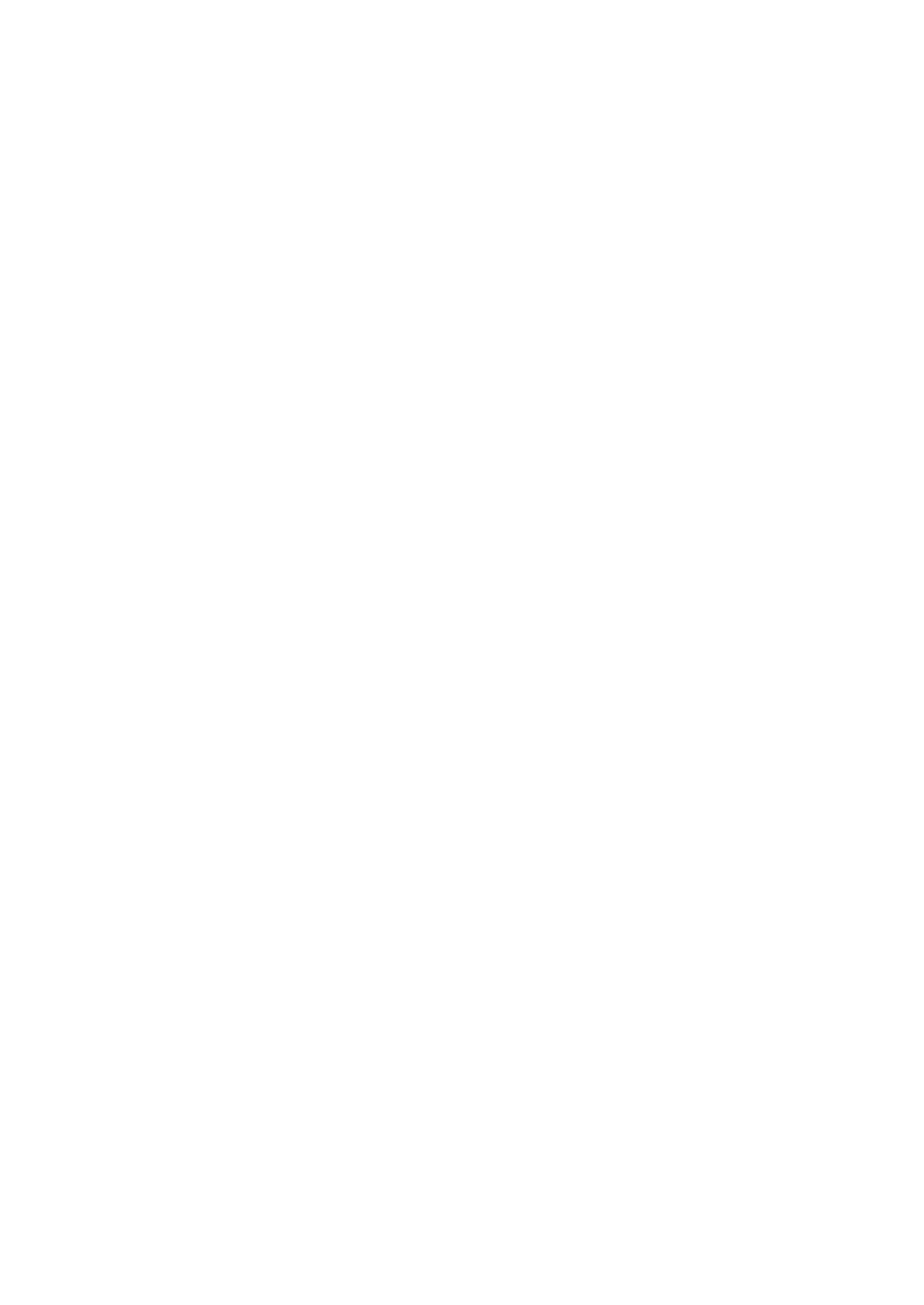## **Introduction**

The Digital Signatures support suite of software has been developed to support the FDA 21 CFR Part 11 standard (see ["Appendix A : FDA 21 CFR Part 11 introduction"](#page-33-0) on page [30\)](#page-33-0). In this standard, authenticated users can digitally sign a set of recordings with a given set of digital signatures allocated to those users. A Digital Signature is registered with the recordings and contains information associated with the signing that clearly indicates all of the following:

- The printed name of the signer
- The date and time when the signature was executed
- The meaning (such as review, approval, responsibility, or authorship) associated with the signature.

Digital signatures remain permanently stored with the logger recordings file. Authenticated Users are identified by unique user names and passwords. In addition, the standard requires that an Audit Event log of all activities is recorded.

LogTag<sup>®</sup> uses a "client-server" approach for authenticating users and digital signatures.

#### The *client software* is LogTag® Analyzer.

This is the standard software for reading and configuring LogTag loggers and runs on computers that are reading, displaying and storing logger data.

The *server software* is LogTag User Server.

LogTag User Server is normally run on a server in a networked computer system but can be run on the same computer as LogTag® Analyzer, provided security issues are observed.

The purpose of the LogTag User Server software is to provide access to the user & signature database to all appropriately configured LogTag® Analyzer clients and to maintain the audit event log of user activities.

The *Event Viewer* is a utility program that allows viewing of the audit events. It can be run on any computer, as long as it has access to the location of the event audit log files within the network.

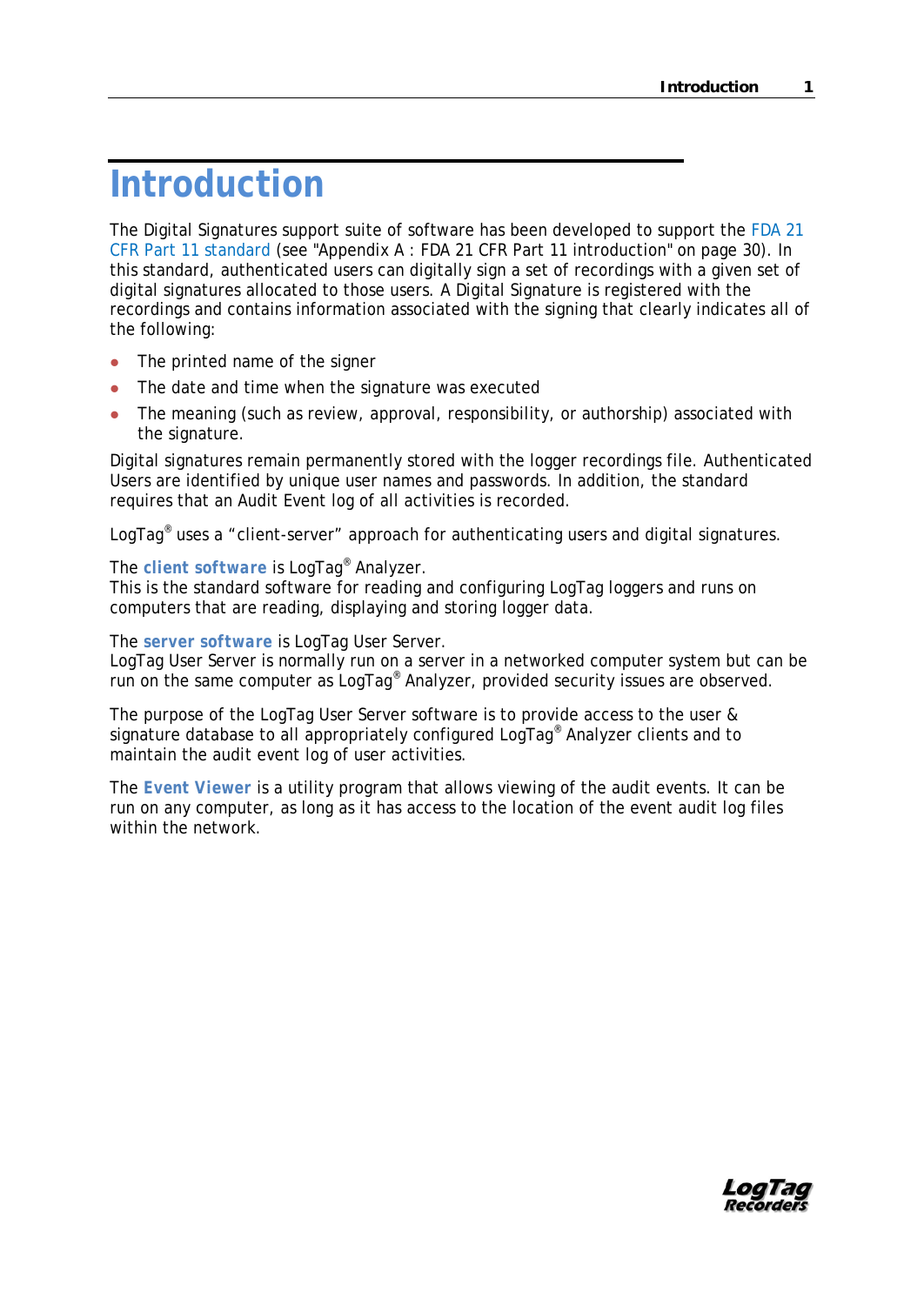

#### *Figure 1: System Diagram*

The *user server* concept allows user/password and event audit management across a LAN, WAN or even the Internet. It achieves this by using the TCP/IP network protocol to transfer data (such as users/passwords and events) between a central location and LogTag® Analyzer clients.

This structure has several advantages over a simple file reference based system which include:-

- Higher security
	- Users cannot connect to an unauthorized file (or server) without administrator privileges.
	- Users cannot directly access the user database to hack into the system without the attempts being recorded.
	- Users' ability to perform certain tasks with the Analyzer software can optionally be restricted.
- Easy to manage the user database is in one place.
- Ability to operate over a LAN, WAN or Internet. This provides the possibility of the user server concept to have a central server running that serves user passwords and manages event audits from anywhere (i.e. even from another country). A large organization can therefore have a single LogTag User Server running (such as at head office) and provide the user server functions to office branches throughout the country (or even the World) provided the offices are connected to the Internet.
- All event audit logs generated are stored in a central location (normally on the same computer as is running LogTag User Server) – this is a very real advantage particularly in large organizations when faced with either internal or FDA audits.

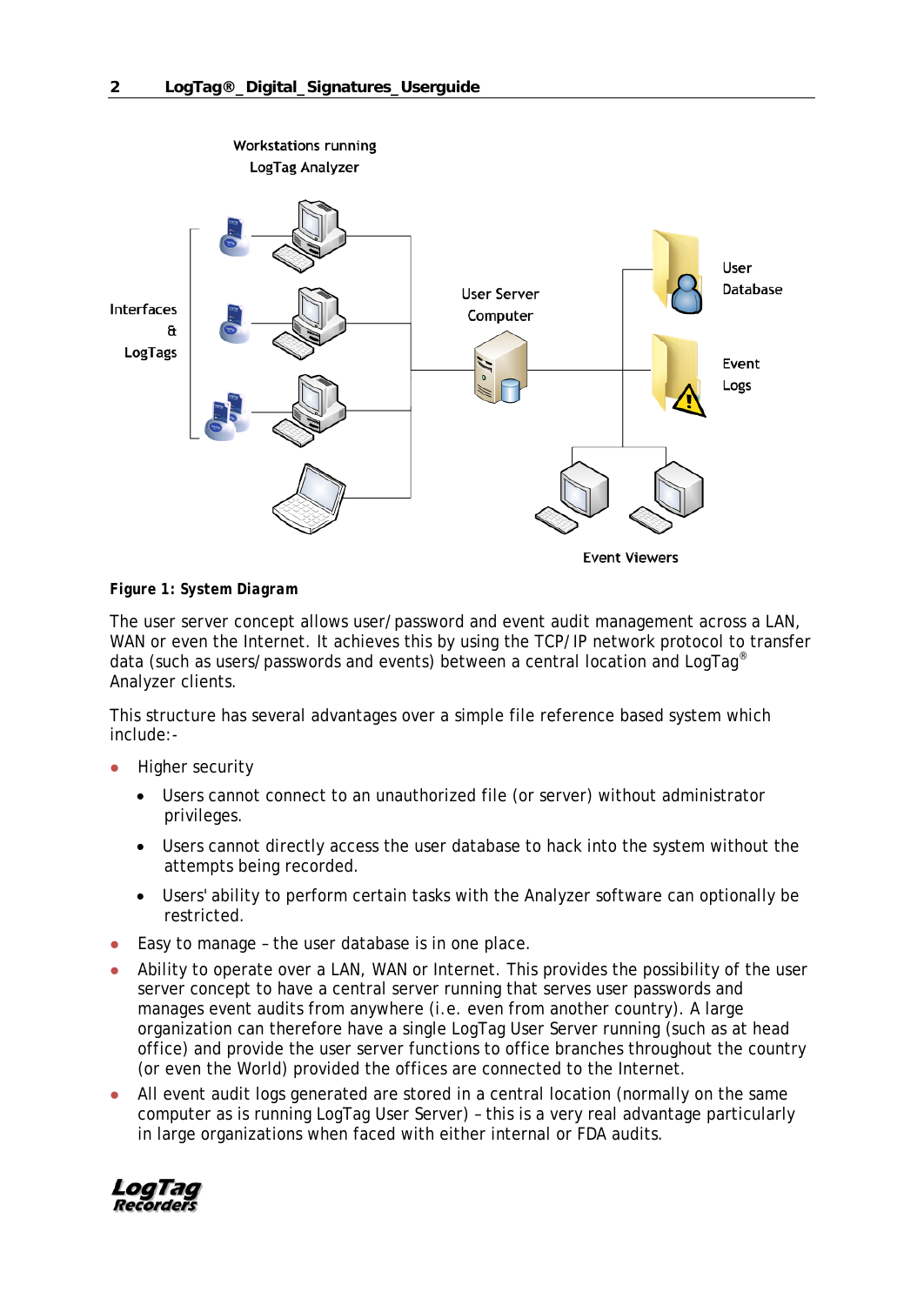## **System Requirements**

These are the minimum specifications for a computer intended to operate LogTag User Server:

- PC capable of running Windows XP or later, or Windows 2003 Server or later
- 15MB free disk space
- Internet Explorer 5.0 or later
- 1 available serial port and/or 1 available USB port, depending on purchased interface
- 1024 x 768, or higher, screen resolution.
- 256 screen colours

Recommended Specifications are as follows:

- **•** Processor equivalent to Pentium IV or later
- 512MB of available RAM
- Internet Explorer 6.0 or later
- 65535 (16bit), or more, screen colours.

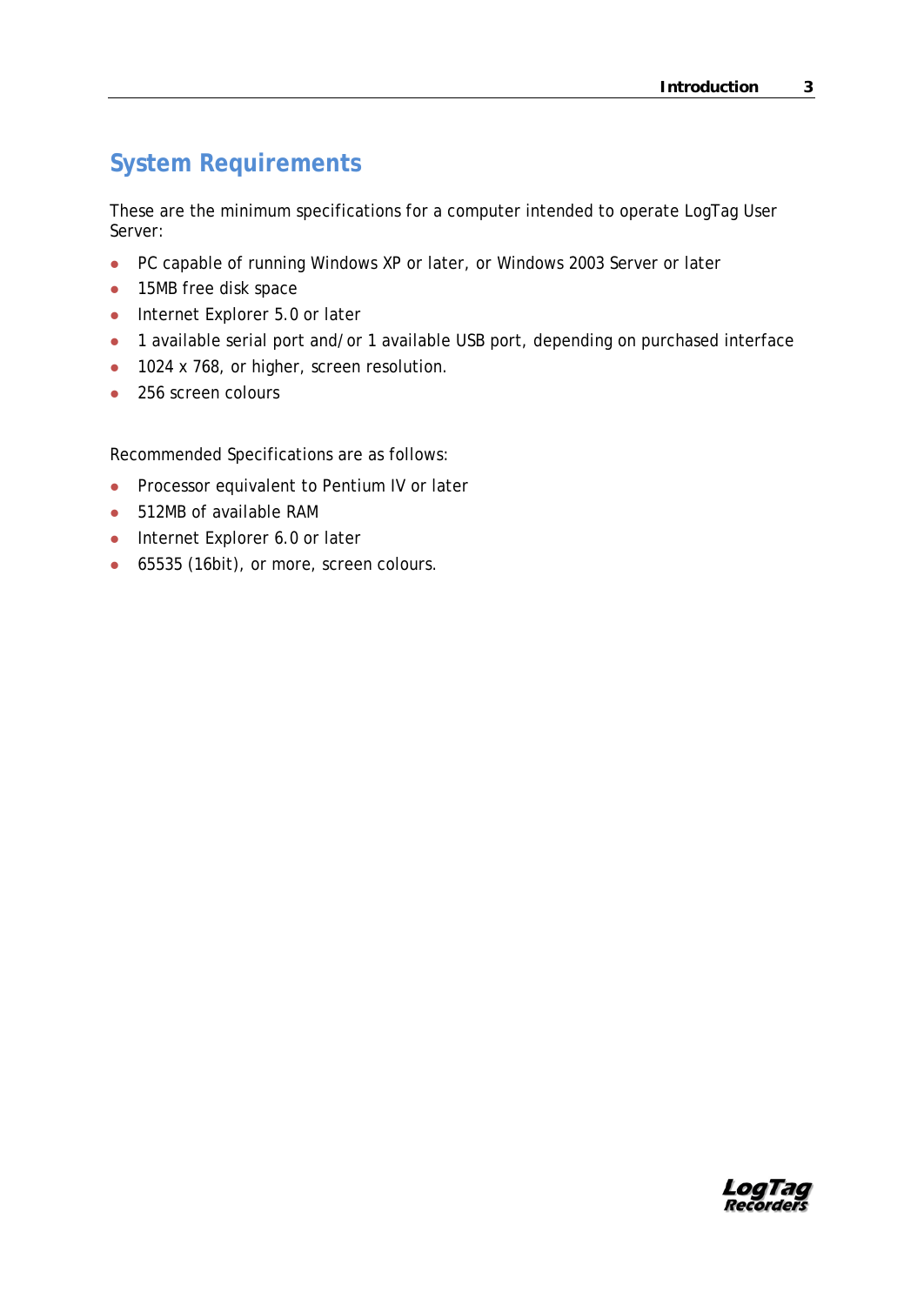## **Installing the software**

### **Deployment**

Software deployment depends on the network structure on the installation site.

#### **Networked Installations**

Typically the LogTag User Server would be installed on a server within the site's network. This server can physically be located anywhere, provided client computers can connect to it through company's WAN, LAN or through the Internet.

#### **Stand-Alone Installations**

Alternatively, if only one workstation is to be used to access logger data and there is no LAN or network structure, the LogTag User Server can be installed on that computer also. It is strongly recommended the *administrator password function* (Setting the Administrator Password (on page [18\)](#page-21-0)) is enabled in LogTag User Server to protect the integrity of the system and to prevent unauthorized tampering.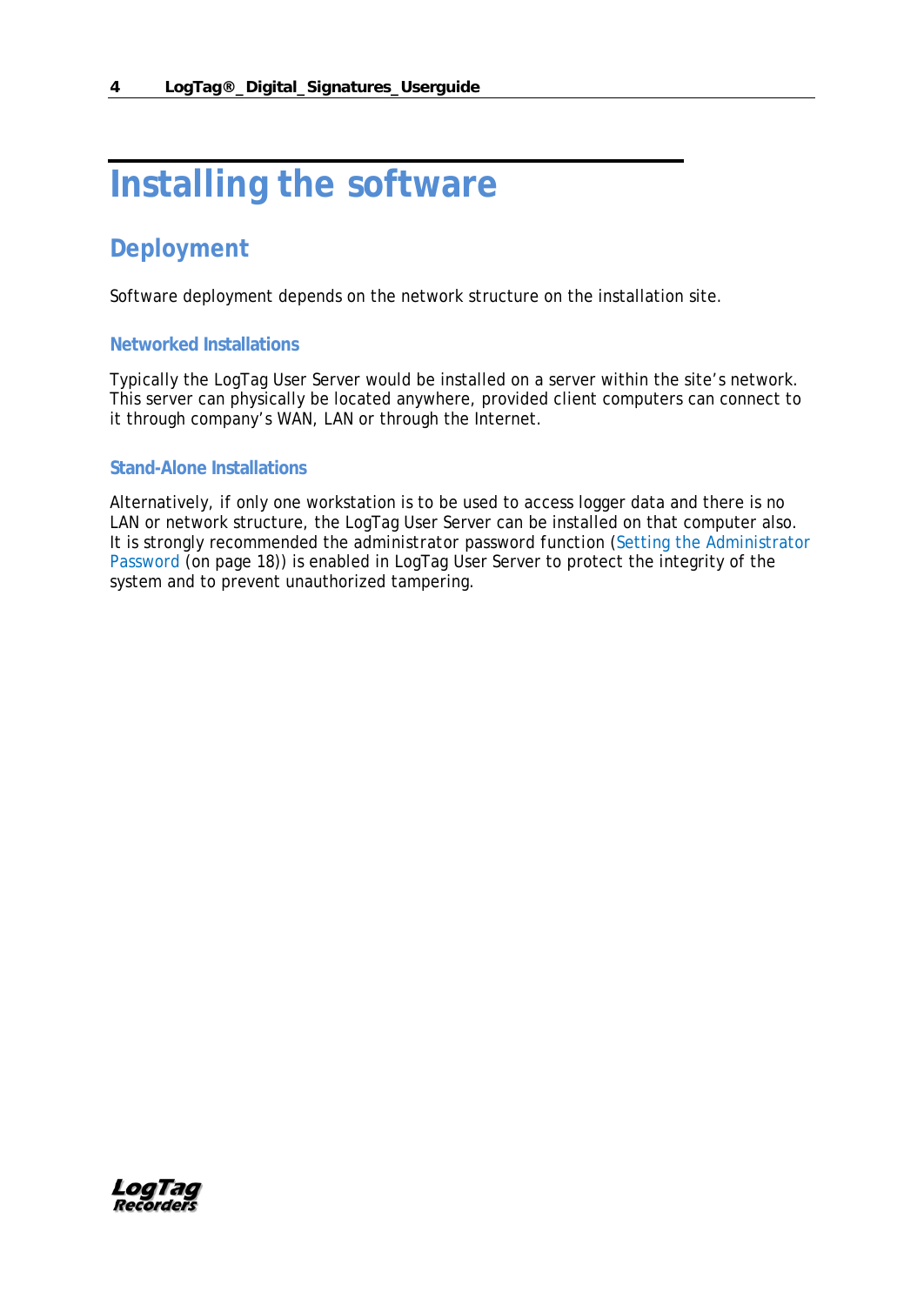#### **Installation**

Note: In operating systems from Windows 2000 onward you will need to be logged in as the "administrator" to install the software. All software is supplied as a single executable self installing file called "ltserver\_10r14.exe" or similar.

#### **Step 1 - Install User Server**

- Select the computer/server on which to run LogTag User Server.
- Install the LogTag User Server software onto this computer by executing the downloaded file, which will be named "ltserver\_10r14.exe" or similar.
- Perform the initial set-up as described in Initial Set-up on page [8.](#page-11-0)
- Configure LogTag User Server as detailed in Configuring User Server Software on page [8.](#page-11-1)

#### **Step 2: Install LogTag® Analyzer software**

- Install LogTag® Analyzer on required workstations. You can also perform a network installation.
- Setup LogTag<sup>®</sup> Analyzer according to requirements and the LogTag<sup>®</sup> Analyzer User Guide.
- Setup LogTag<sup>®</sup> Analyzer for connection to LogTag User Server.

#### **Step 3: Install the Event Viewer software**

- Select computers/workstations that will require Event Viewer and install Event Viewer by double clicking on Event Viewer self installing file.
- Ensure that the event log location on the LogTag User Server computer (Configuring Audit Events (see page [14\)](#page-17-0)) is shared out to workstations (with the appropriate permissions) installed with Event Viewer.

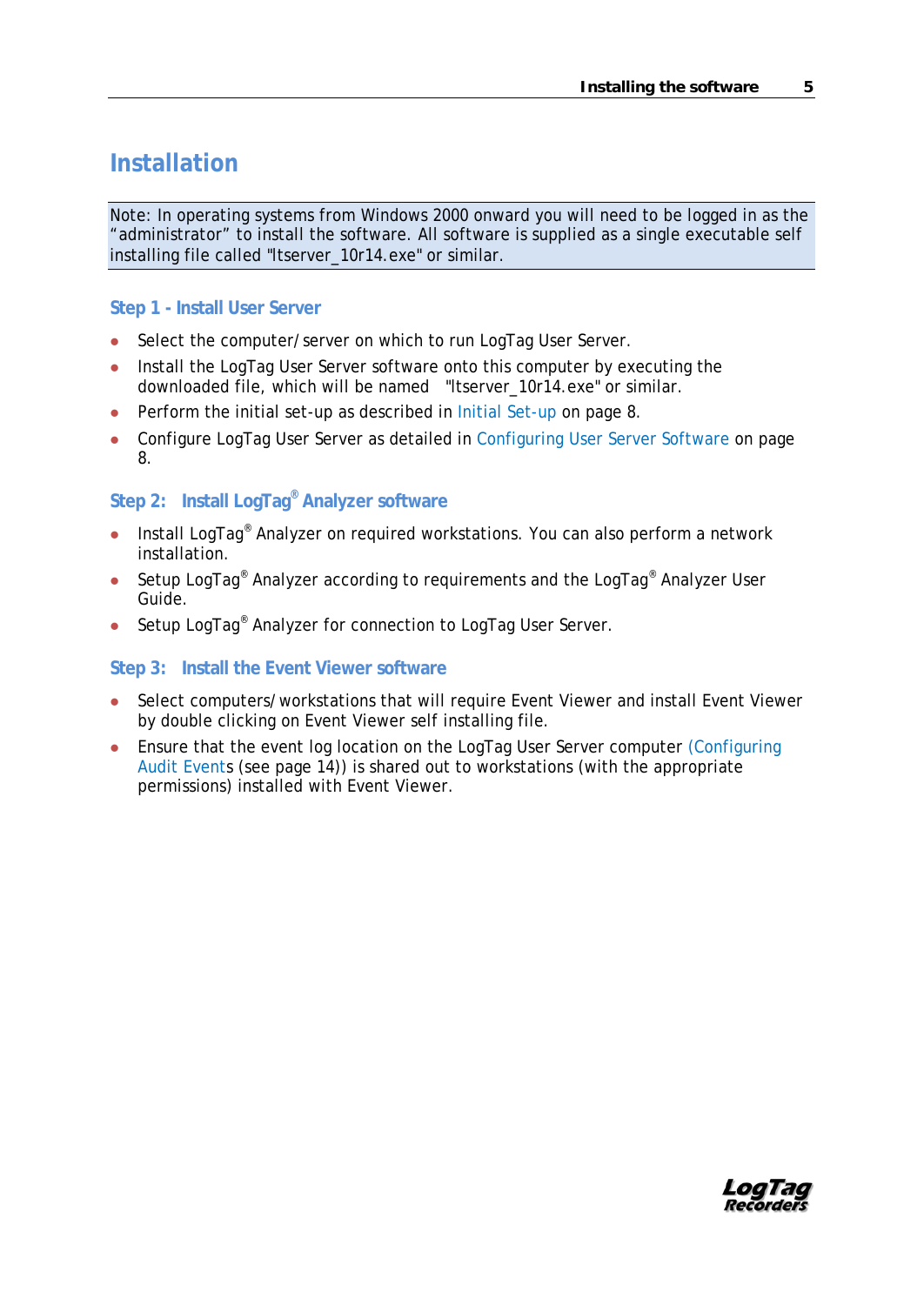#### **Installing User Server as a service**

If User Server is installed on a network server, typically no user is logged on when the system is running so there is less vulnerability to security breaches. Although LogTag<sup>®</sup> User Server installs itself so it can run in the taskbar, it cannot natively run without login credentials.

You can, however, install User Server as a service with the help of the Windows Resource Toolkit. This procedure needs to be performed **after** User Server has been installed on the network server computer.

Note: This technique is directed towards experienced network professionals who are familiar with the procedures required. It involves editing the registry. If you do not have experience with network administration or editing the registry please do not attempt this procedure. Due to the variety of operating systems and configurations LogTag Recorders will only be able to provide very limited support.

Note: This procedure has been written for and been tested with Windows Small Business Server 2003 R2. Similar techniques are available for other server operating systems, please consult the Microsoft Knowledge Base for further information regarding your specific OS.

Note: Some workstation operating systems do not provide the tools necessary to perform this procedure. Installation of User Server on a workstation computer as a service must be left to an experienced IT professional; LogTag Recorders recommend the use of a dedicated server computer for User Server.

- **1** Install the Windows Resource Tool kit for your operating system. Note the installation path to the "tools" folder. Some operating systems have this resource kit already installed. In this case search for the two executable files "Instsrv.exe" and "Srvany.exe". Note the location of these files.
- **2** Start a command prompt.
- **3** Type "path\INSTSRV.EXE" LTUserServer "path\SRVANY.EXE" where path is the drive and directory of the Windows Resource Kit, e.g. "C:\Program Files\Windows Resource Kits\Tools\INSTSRV.EXE" LTUserServer "C:\Program Files\Windows Resource Kits\Tools\SRVANY.EXE". This will create a service called LTUserServer, but you are free to choose a different name. Please note it is not sufficient to navigate to the Resource kit directory, both INSTSRV.EXE and SRVANY.EXE must be called with the full drive and path name. You will receive a message that the service has been created successfully.
- **4** Start the registry editor and back up the registry.
- **5** Check the following key has been created:

HKEY\_LOCAL\_MACHINE\SYSTEM\CurrentControlSet\Services\LTUserServer

With the key highlighted, select the **EDIT** menu and click **NEW** then **KEY**. Type Parameters into the key and press **ENTER**.

Highlight the Parameters key, select the **EDIT** menu and click **NEW** then **STRING VALUE**. Type Application into the value name and press **ENTER**.

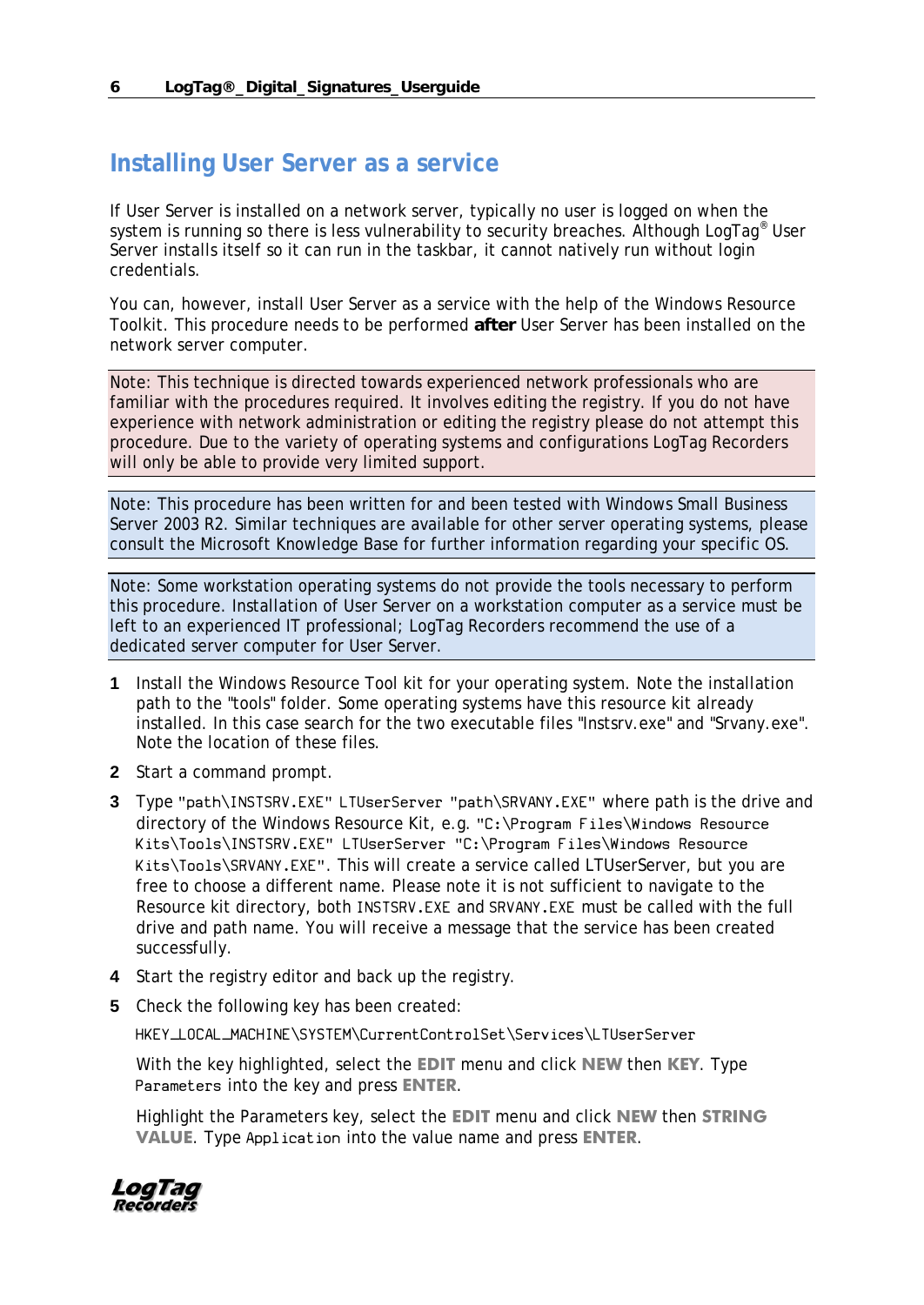**6** Double click the Application value. Into the Value Data field, enter the full path name to the LogTag® User Server executable, e.g.

"C:\Program Files\LogTag Recorders\LogTag User\LogTag Users.exe". Click **OK**.

- **7** If you wish, you can add a description to the service which will be displayed in the services console. To do this, highlight the LTUserServer key, select the **EDIT** menu and click **NEW** then **STRING VALUE**. Type Description into the value name. Double click the Description value. Into the Value Data field, enter the description you would like to see displayed, e.g. Administers logon data for LogTag User Server.
- **8** Close the registry editor. The service is configured to run automatically by default. If you wish to change this setting, you can do so via the Services console.

If at some stage you wish to remove this service, stop the service from the Services console, then open a command prompt and type "path\INSTSRV.EXE" LTUserServer REMOVE where path is the drive and directory of the Windows Resource Kit as described above.

Note: The User Server service is now owned by the SYSTEM. If you wish to change any settings in User Server, you need to do the following:

1. Stop the service from the Services console.

2. Open User Server by double clicking on the desktop icon or through the Programs shortcut.

- 3. Log on and make the desired changes.
- 4. Close the User Server program and exit the program from the taskbar.
- 5. Start the service from the Services console.

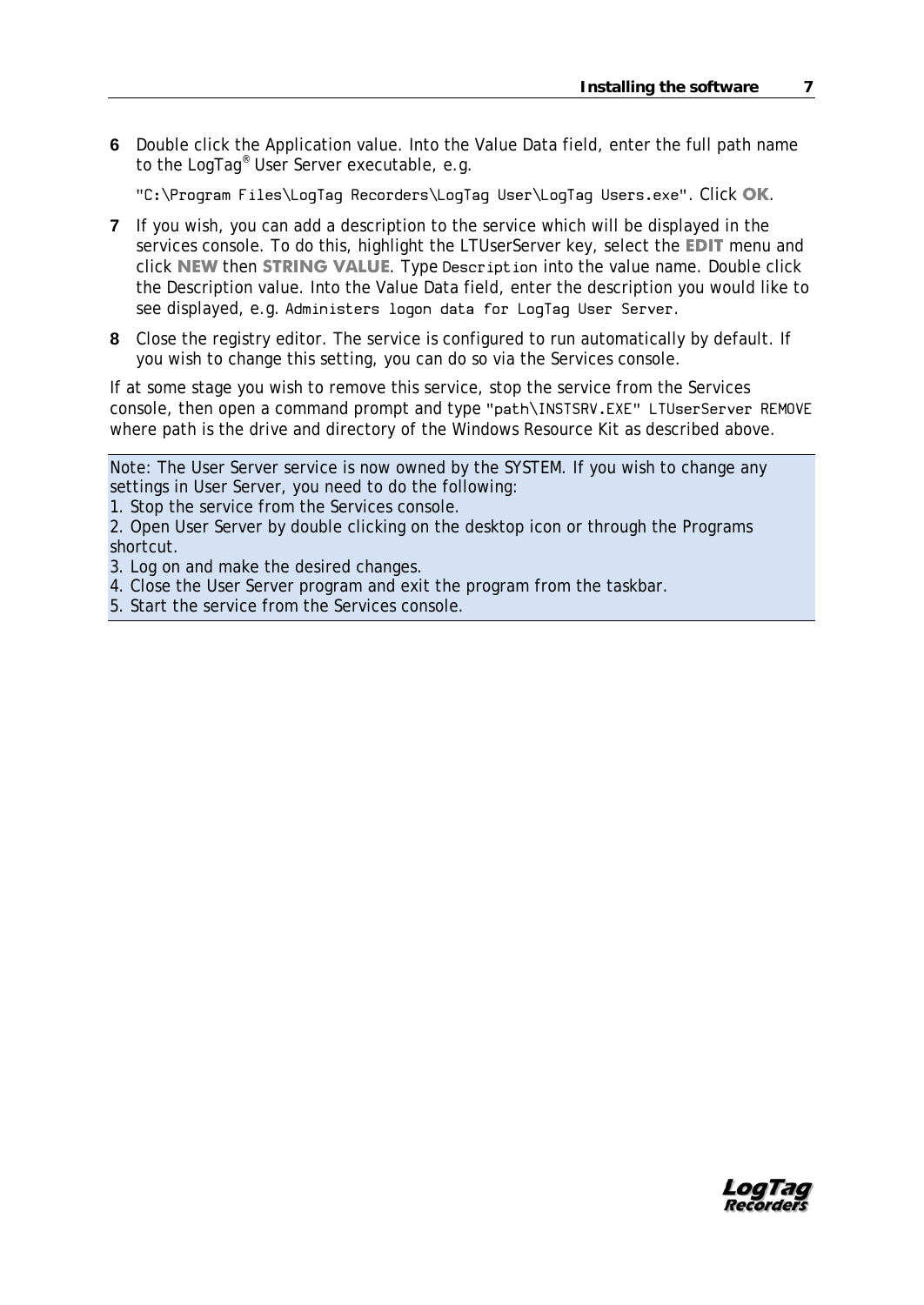## <span id="page-11-1"></span>**Configuring LogTag User Server Software**

### <span id="page-11-0"></span>**Initial Set-up**

Once started, LogTag User Server installs itself into the Windows system tray. Until the initial set-up is completed, the software is inactive.



*Figure 2: User Server when not active in the System Tray*

To complete the initial set-up, you must enter basic configuration and connection data:

• Double click on the system tray icon to open the LogTag User Server software. You will see the LogTag User Server main screen:

| , LogTag User Server - LogTag Users.dat |           |               | $\Box$                          |
|-----------------------------------------|-----------|---------------|---------------------------------|
| Users Signatures View Help              |           |               |                                 |
|                                         |           |               |                                 |
|                                         | Full name | E-Mail        | Signatures                      |
| Username<br><b>K</b> Administrator      |           |               | $\boldsymbol{0}$                |
| Signature                               |           | Last modified | <b>Users</b>                    |
|                                         |           |               |                                 |
| For Help, press F1                      |           |               | NUM<br>$\overline{\phantom{a}}$ |

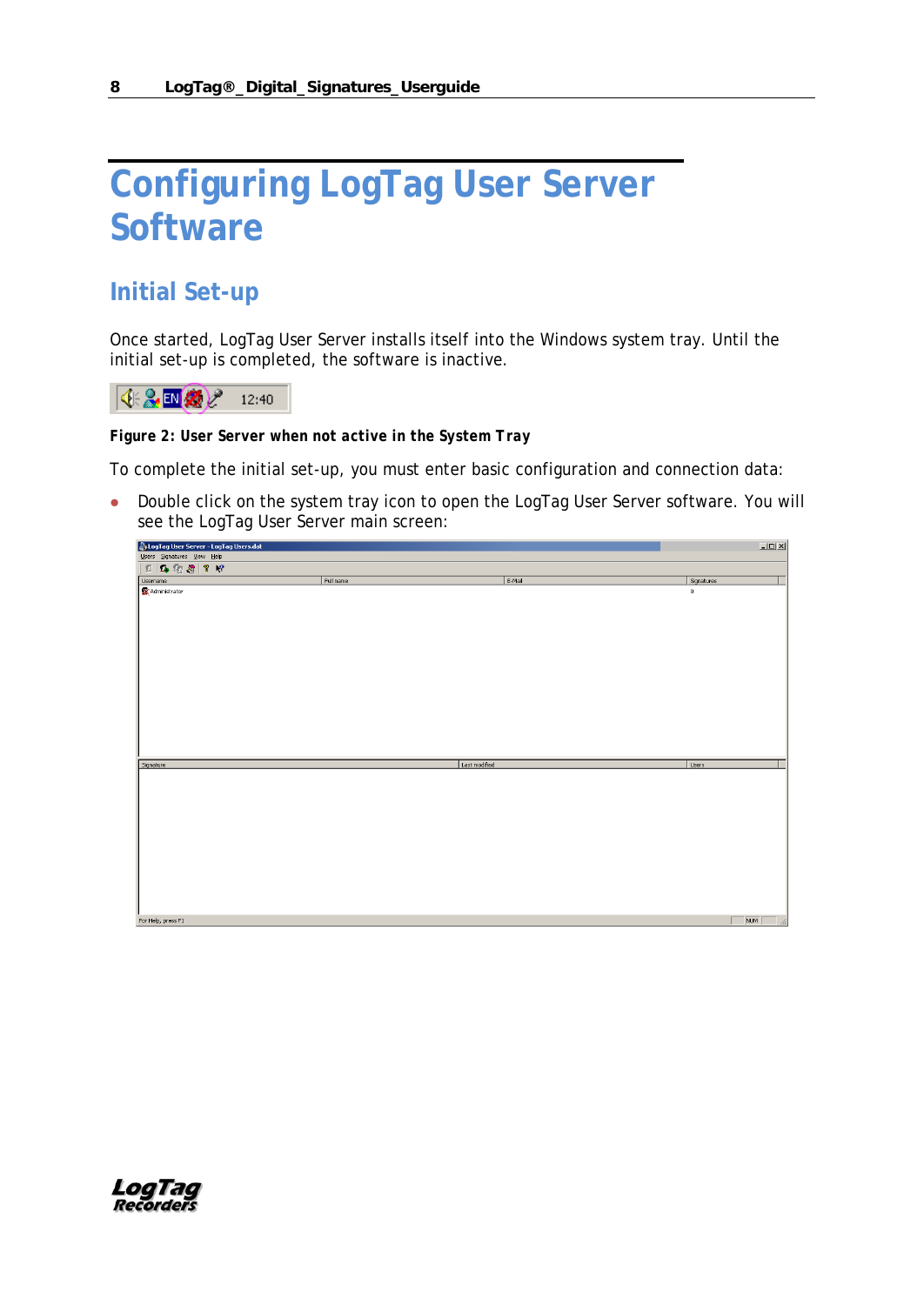Click on the **VIEW** menu then **OPTIONS** and then click on the **SERVER** tab:

| <b>Options</b>               | $\times$                                                                                                                               |
|------------------------------|----------------------------------------------------------------------------------------------------------------------------------------|
| Server <sub>1</sub><br>Users |                                                                                                                                        |
| <b>TCP Port Number:</b>      | 760                                                                                                                                    |
| Signatures Issued By:        | Param Corp                                                                                                                             |
| Database location:           | $ \mathsf{C}\mathord{:}\langle \mathsf{Documents}\ \mathsf{and}\ \mathsf{Setting}\mathord{\setminus}\mathsf{All}\ \mathsf{Us}_1 $<br>. |
|                              |                                                                                                                                        |
|                              |                                                                                                                                        |
|                              |                                                                                                                                        |
|                              |                                                                                                                                        |
|                              |                                                                                                                                        |
| ОК                           | Cancel<br>Apply<br>Help                                                                                                                |

Set following parameters:

• TCP port number; choose a TCP port for connection to the network. Note you cannot select a port which is already in use including 8, 21, 25, 80, 8080. TCP/IP port numbers range from 1 to 65535. System administrator can select a port number that best suits the IT system.

This is the minimum setup required. The remaining items have default values, but it is recommended these defaults are changed to suit the specific requirements of your organisation.

- Signatures issued by; Enter the company information that you wish to appear in the signatures field of the file properties in LogTag<sup>®</sup> Data files. This information will be included in every digital signature written to data files.
- Database location; Select the storage location where the database files will be stored, which hold the user information. This can be different from the location of the log files, but please note that the folder must be accessible to the User Server software at all times, so a network location should not be chosen.

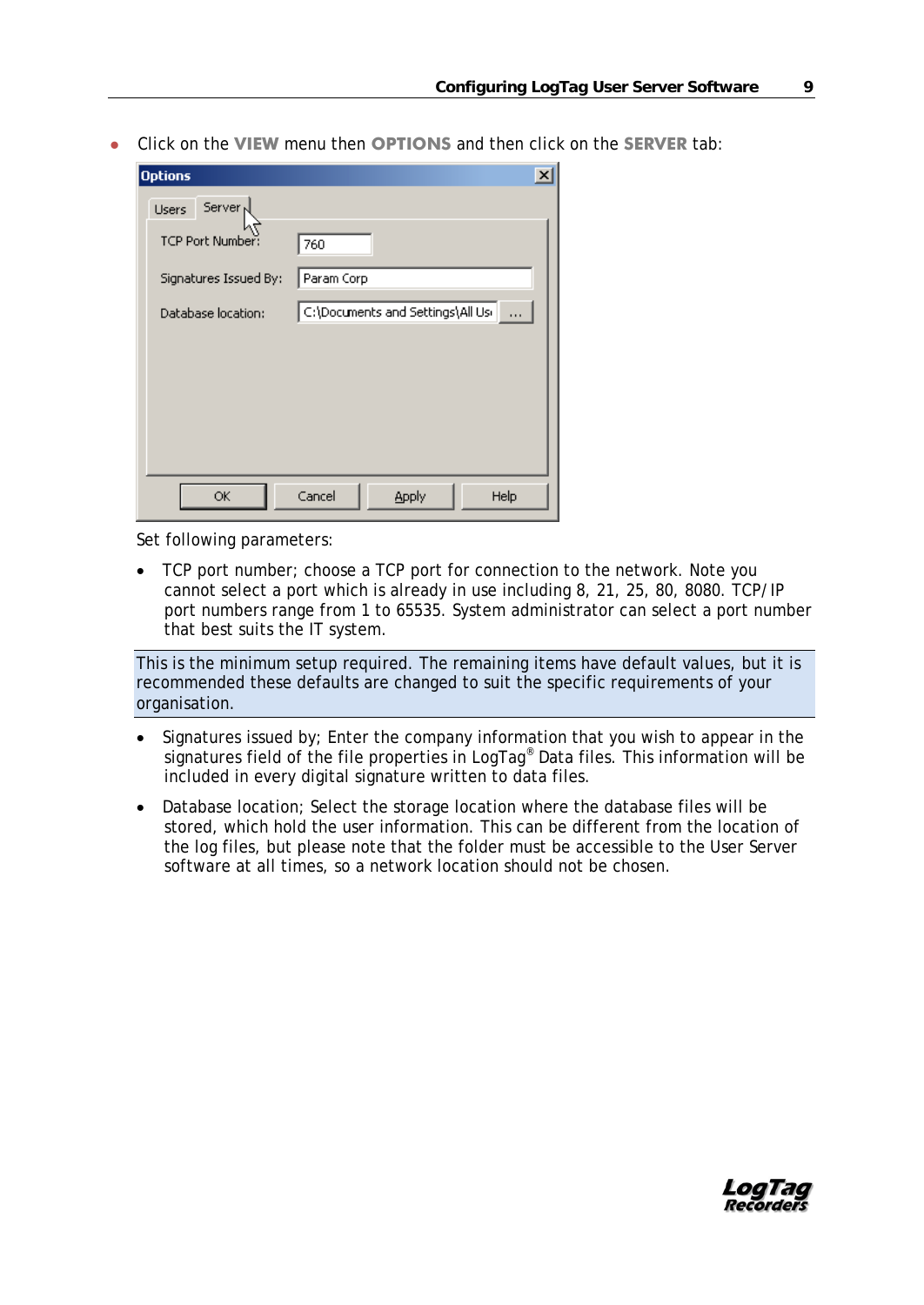Click on the **VIEW** menu then **OPTIONS** and then click on the **USERS** tab:

| <b>Options</b>                                                             |  |
|----------------------------------------------------------------------------|--|
| <b>Users</b><br>Server                                                     |  |
| User passwords requirements:                                               |  |
| $\mathbf{1}$<br>Minimum number of digits:                                  |  |
| 2<br>Minimum number of letters:                                            |  |
| 31<br>Maximum total length:                                                |  |
| (Minimum password length will be number of digits + number of<br>letters)  |  |
| Password aging                                                             |  |
| $\nabla$ Passwords require changing every<br>30<br>days                    |  |
| 3<br>Ⅳ Keep passwords unique, remember<br>passwords                        |  |
| Account lockout<br>Ⅳ Disable account after<br>13.<br>failed logon attempts |  |
| Cancel<br>Apply<br>Help                                                    |  |

- User password requirements; you can set the number of digits and letters a password must contain as a minimum. You can set either value to 0. In this case an empty password would also be allowed. The minimum password length is the sum of the minimum number of digits and letters. In the above example therefore a password has to be at least 3 characters long. The default values are 0.
- Password aging; this determines how often passwords must be changed. If you want users to be able to keep their password indefinitely, remove the check mark in the appropriate tick box. You can also prevent users from re-using the same password when they are requested to change. In this case, place a check mark in the tick box to keep passwords unique and enter how many unique passwords are required before they can be re-used. By default these options are disabled.
- Account lockout; This defines the behaviour when users enter incorrect passwords. If you wish to limit the number of logon attempts with an incorrect password to stop "trial and error" logon attempts, place a check mark in this tick box and enter the maximum number of logon attempts with an incorrect password. By default this option is disabled.

NOTE: Firewalls in the network may need to be configured to pass this TCP port number. The User Server software will not send information to an external network destination unless requested by an external LogTag® Analyzer installation, so the privacy of your information is maintained.

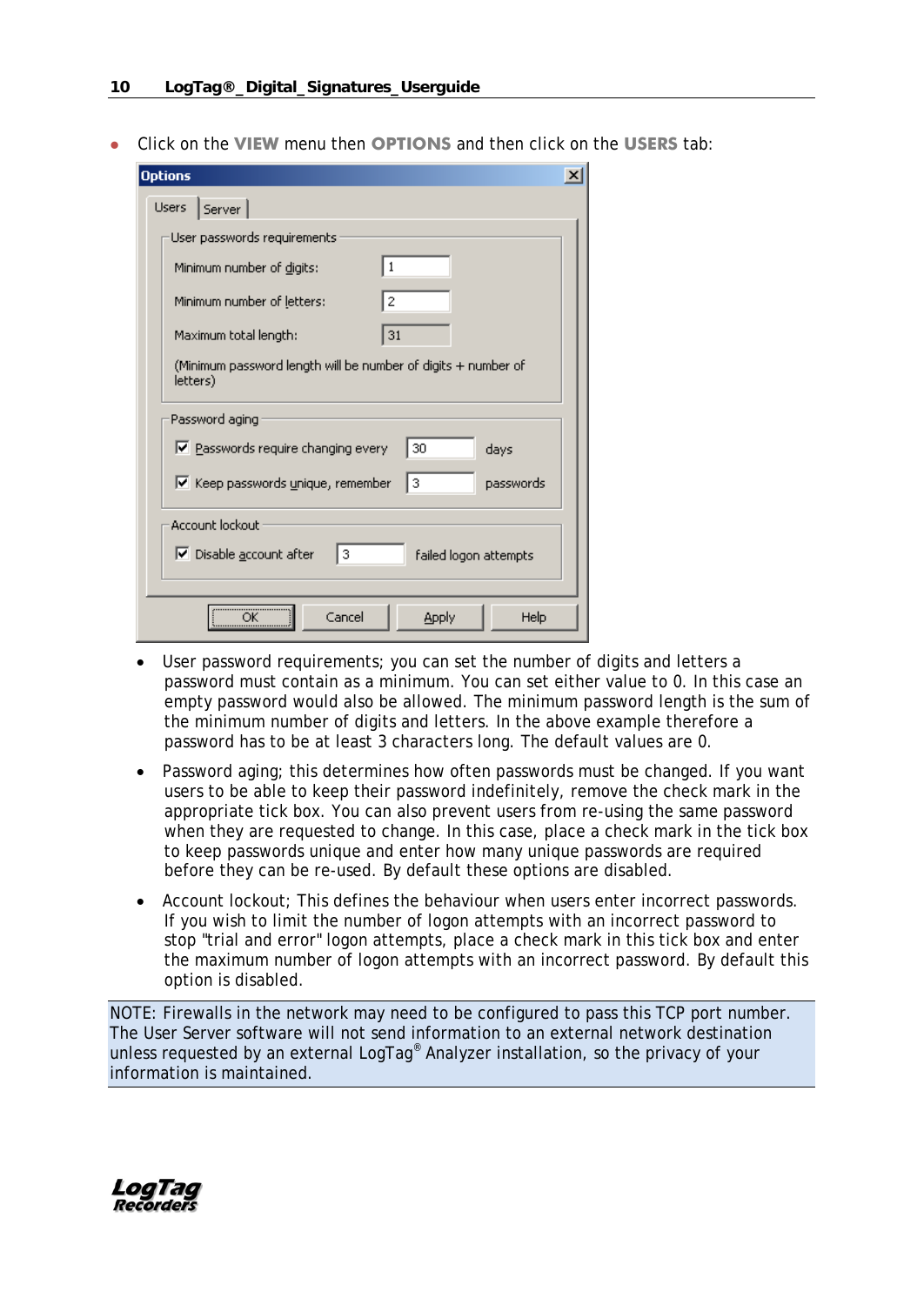Once LogTag User Server has been configured with access to a valid TCP Port Number, it will automatically start servicing user requests.

 $\frac{1}{2}$   $\frac{1}{2}$   $\frac{1}{2}$   $\frac{1}{2}$   $\frac{1}{2}$   $\frac{1}{2}$   $\frac{1}{2}$   $\frac{1}{2}$   $\frac{1}{2}$   $\frac{1}{2}$   $\frac{1}{2}$   $\frac{1}{2}$   $\frac{1}{2}$   $\frac{1}{2}$   $\frac{1}{2}$   $\frac{1}{2}$   $\frac{1}{2}$   $\frac{1}{2}$   $\frac{1}{2}$   $\frac{1}{2}$   $\frac{1}{2}$   $\frac{1}{2}$ 

*Figure 3: User Server when active in the System Tray*

If at any time you wish to make changes to any of the data, you must enter administration user name & password, which is not required on first time configuration.

### <span id="page-14-0"></span>**Enter User information**

- Click on **USERS** menu and select **NEW.**
- **Enter User information and password as prompted.**
- Tick option boxes as appropriate for the user concerned.

| <b>User Details</b>        |                                         |        | $\vert x \vert$ |
|----------------------------|-----------------------------------------|--------|-----------------|
| Username:                  | fsmith                                  |        | Add             |
| Full name:                 | Fred Smith                              |        | Cancel          |
| Description:               | QA Manager                              |        |                 |
| E-Mail:                    | fred@pharmacomp.com                     |        |                 |
| Password:                  | ****                                    |        |                 |
| Confirm Password:          | ****                                    |        |                 |
| Account disabled           |                                         |        |                 |
| Ⅳ User can change password |                                         |        |                 |
|                            | User must change password on next logon |        |                 |
| Signatures                 | Permissions                             | Logoff |                 |
|                            |                                         |        |                 |

- The **SIGNATURES** button allows association of existing signatures types to this user.
- The **PERMISSIONS** button allows configuration of what actions and resources a particular user has access to.
- Click **ADD** to add this user.

The User name will appear on the main screen.

When you have finished adding users, click the **CLOSE** button.

User information can be modified by highlighting the User name, then clicking on **USERS**  and **EDIT.**

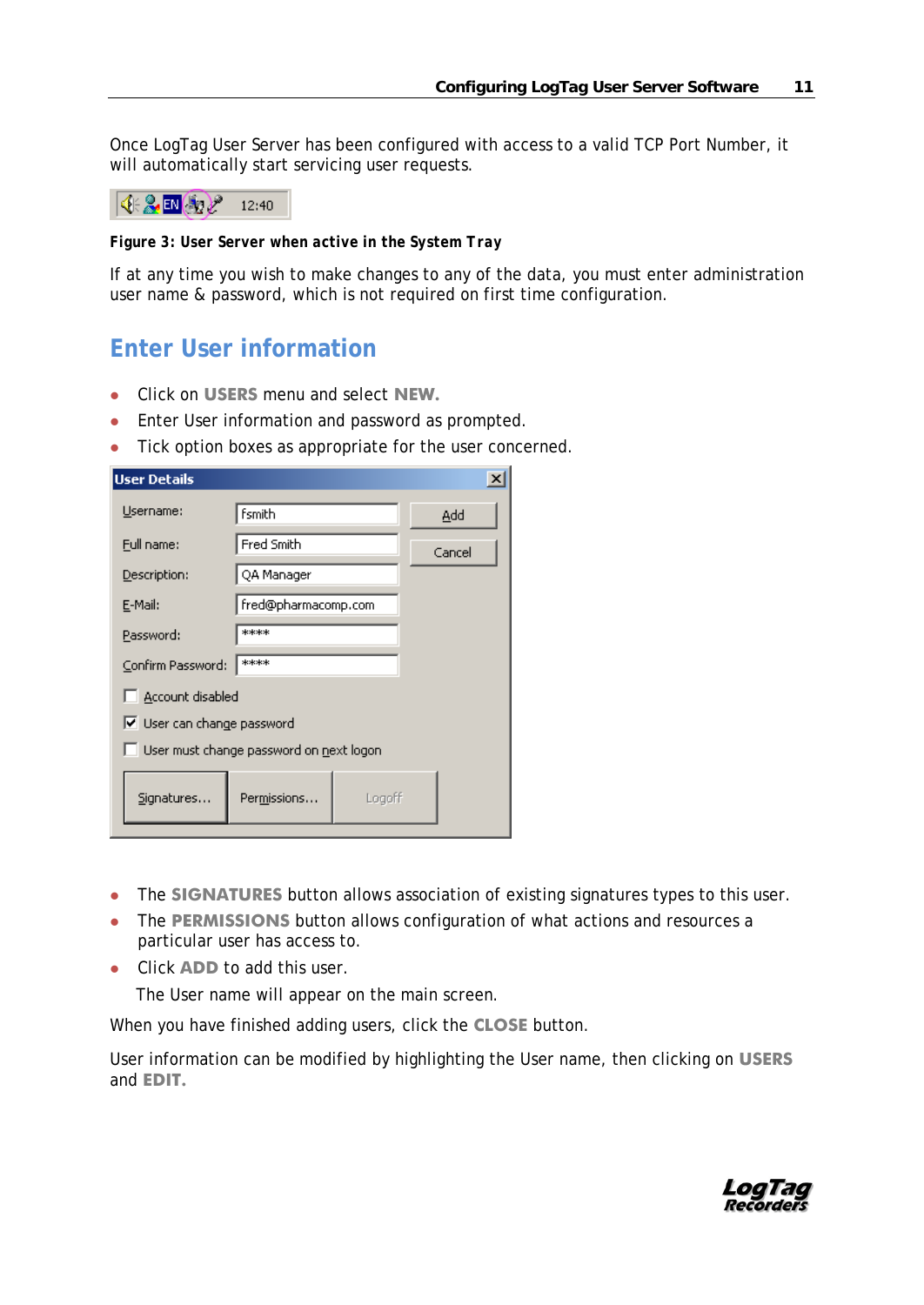Note: The user name and password are **not** linked to the Windows logon credentials. If a user has a Windows logon, but no User Server logon, they will not be able to log onto LogTag User Server software. A user without a Windows logon, but with a User Server logon will be able to log onto LogTag User Server software on any PC were a valid Windows logon has been provided.

### **Enter Signature information**

Click on **SIGNATURES** menu and select **NEW.**

| <b>Signature Details</b> |          |        |
|--------------------------|----------|--------|
| Meaning:                 | Approved | Add    |
| Created:                 |          | Cancel |
| Last modified:           |          |        |
| Users                    |          |        |

- Enter the signature description in the **MEANING** box. For example, "Approved", "Rejected", "Quarantine".
- The **USERS** button will allow you to add or remove Users permission to utilize this digital signature.
- A list of signatures defined will appear in the lower half of the main screen
- Signatures can be modified by highlighting the signature, then clicking on **SIGNATURES** and **EDIT.**

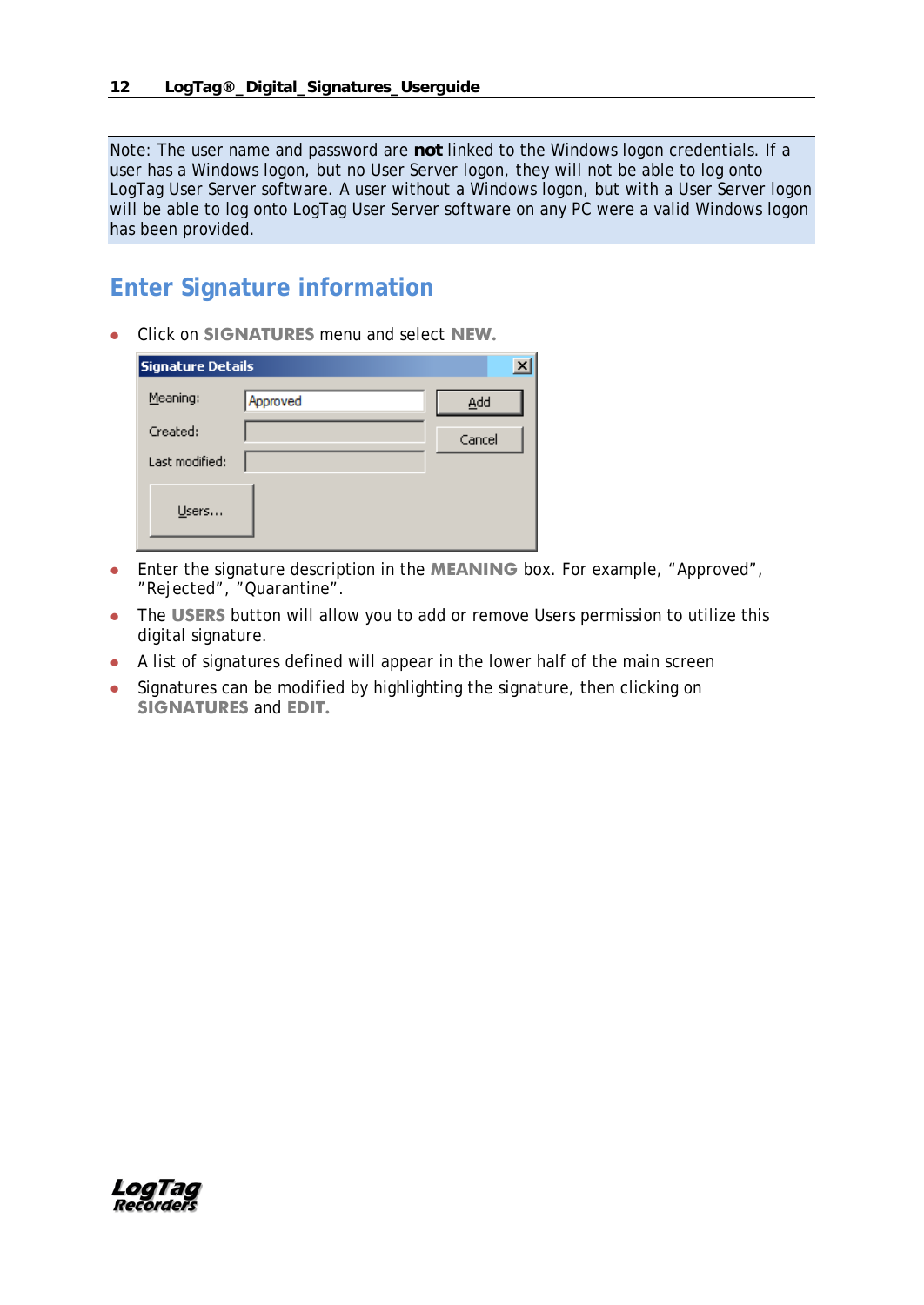## **Assign Signatures to Users**

Double click on a user or highlight user and click on **USERS** menu then **EDIT.**

|                                                                               | <b>CytogTagUser Server - LogTagUsers.dat</b> |                                              | $\frac{1}{2}$                              |
|-------------------------------------------------------------------------------|----------------------------------------------|----------------------------------------------|--------------------------------------------|
| Users Signatures Yew Help                                                     |                                              |                                              |                                            |
| 0.00888                                                                       |                                              |                                              |                                            |
| Username                                                                      | Full name                                    | E-Mail                                       | Sqnatures                                  |
| Administrator                                                                 | Joe Bloggs                                   | bloggs@pharmacomp.com                        | o.                                         |
| 3 Fanith                                                                      | Fred Smith                                   | fred@pharmacomp.com                          | ٠                                          |
|                                                                               |                                              |                                              |                                            |
|                                                                               |                                              |                                              |                                            |
|                                                                               |                                              |                                              |                                            |
|                                                                               |                                              | Last modified                                | <b>Users</b>                               |
|                                                                               |                                              | 30/08/2010 1:56 p.m.                         |                                            |
|                                                                               |                                              | 30/08/2010 2:04 p.m.                         |                                            |
|                                                                               |                                              | 30/08/2010 2:05 p.m.<br>30/00/2010 1:56 p.m. | 1                                          |
| Sgnature<br>Approved<br>QA Pass<br>Quaractine<br>Rejected<br>Shipment Cleared |                                              | 30/00/2010 2:05 p.m.                         |                                            |
| Shipment Hold                                                                 |                                              | 30/08/2010 2:05 p.m.                         | $\begin{smallmatrix}0\\0\end{smallmatrix}$ |
|                                                                               |                                              |                                              |                                            |
|                                                                               |                                              |                                              |                                            |
| For Help, press F1                                                            |                                              |                                              | $N M$ $\angle$                             |

The User Details Screen is displayed.

| <b>User Details</b>        |                                         |        | $\vert x \vert$ |
|----------------------------|-----------------------------------------|--------|-----------------|
| Username:                  | fsmith                                  |        | Add             |
| Full name:                 | Fred Smith                              |        | Cancel          |
| Description:               | QA Manager                              |        |                 |
| E-Mail:                    | fred@pharmacomp.com                     |        |                 |
| Password:                  | ****                                    |        |                 |
| Confirm Password:          | ****                                    |        |                 |
| Account disabled           |                                         |        |                 |
| Ⅳ User can change password |                                         |        |                 |
|                            | User must change password on next logon |        |                 |
| Signatures                 | Permissions                             | Logoff |                 |

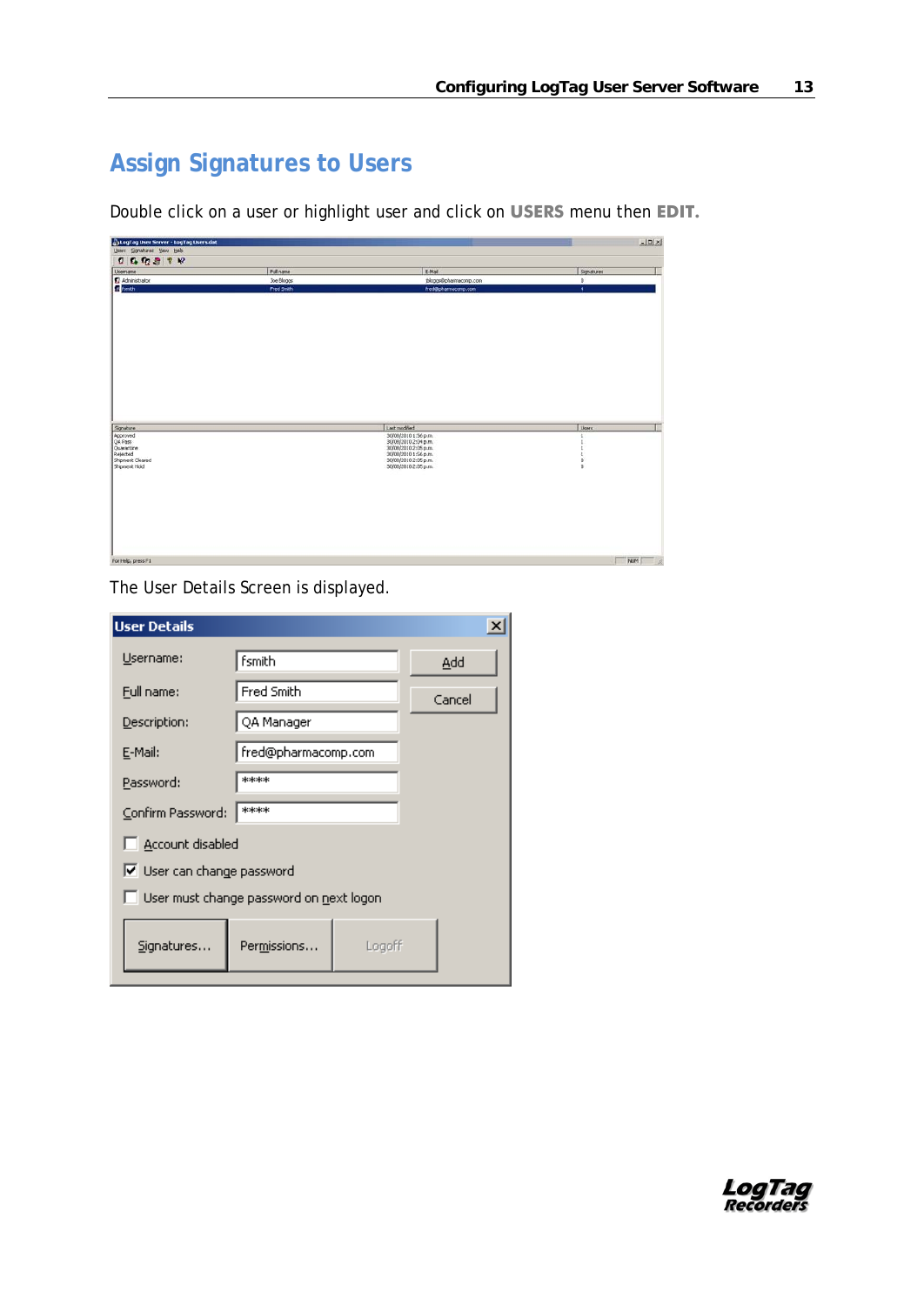In User window, click on the **SIGNATURE** button.

| Signatures for the user fsmith (Fred Smith)                          |        |  |
|----------------------------------------------------------------------|--------|--|
| Approved<br>$\boxtimes$ QA Pass<br>☑ Quarantine<br><b>Ø</b> Rejected |        |  |
| $\Box$ Shipment Cleared<br>$\Box$ Shipment Hold                      |        |  |
|                                                                      |        |  |
|                                                                      |        |  |
|                                                                      | Cancel |  |

Enter a tick against each signature you want this user to be authorised to apply.

Click on **OK.** The number of signatures for which that user is authorised will appear on the main screen against the user name, and the number of authorised users will be shown against that signature.

### <span id="page-17-0"></span>**Configuring Audit Events**

Audit Events track all user actions as a time & date stamped event which are stored in an event file (see page [26\)](#page-29-0). The actions to be logged and the event log files location can be configured by accessing the Audit Events settings Event Viewer (see ["LogTag®](#page-29-1) Event [Viewer"](#page-29-1) on page [26\)](#page-29-1).

Sy User Server - Users.dat Users Signatures View Help  $\vee$  Toolbar 23 I 23 23 A ✔ Status Bar Username Split Administrator Audit Events... **S**fsmith Options... Active Users...

Click on the **VIEW** menu, **AUDIT EVENTS** to open the Audit Log Settings.

The Audit log window will appear.

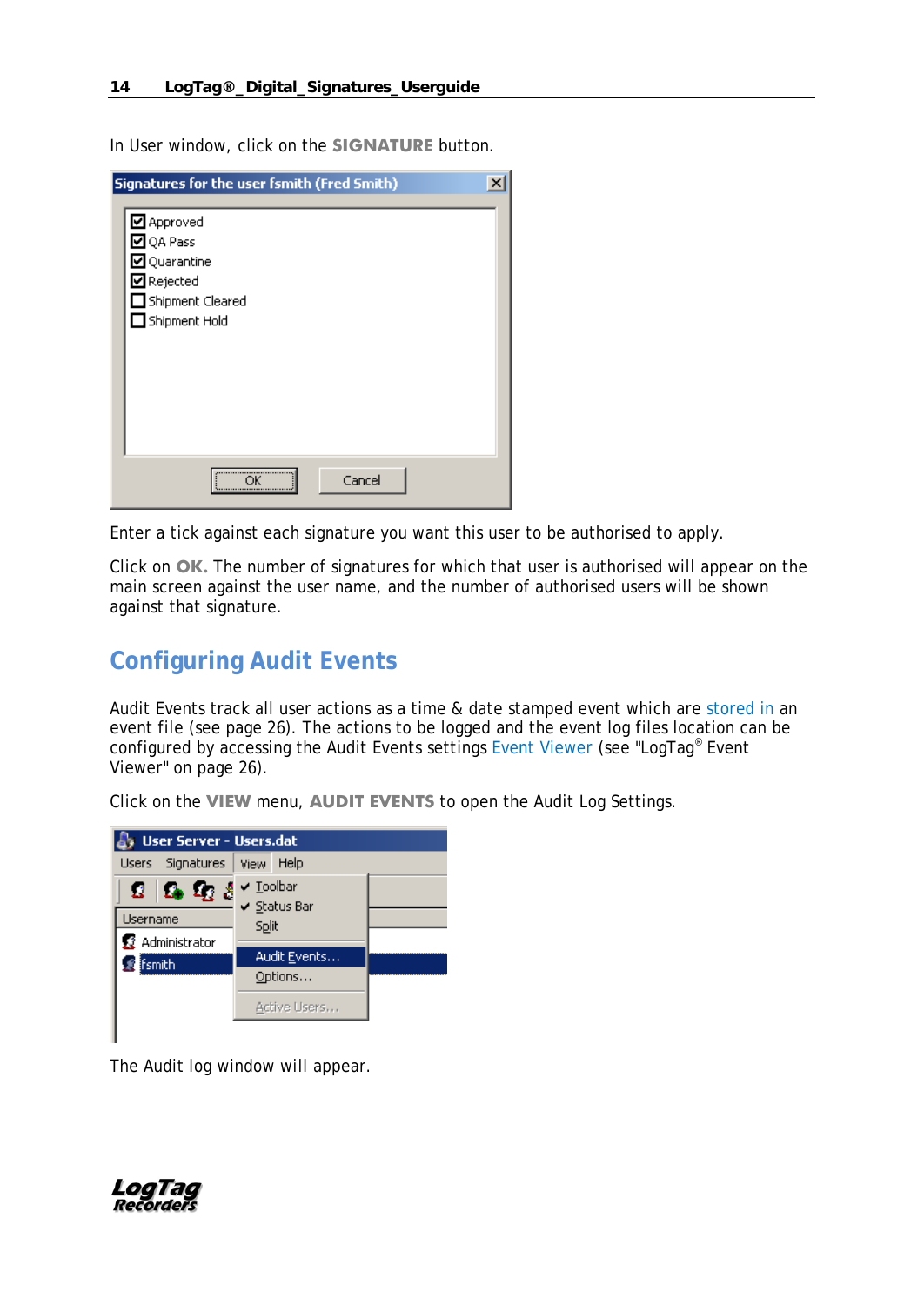#### **Failure Events**

| <b>Audit Log Settings</b>                                                                                                                                                                                                                                                                                                                                                                                                                                                                                                                                                                                          |  |
|--------------------------------------------------------------------------------------------------------------------------------------------------------------------------------------------------------------------------------------------------------------------------------------------------------------------------------------------------------------------------------------------------------------------------------------------------------------------------------------------------------------------------------------------------------------------------------------------------------------------|--|
| Failure Events   Successful Events   Options                                                                                                                                                                                                                                                                                                                                                                                                                                                                                                                                                                       |  |
| Log the following events when they fail:                                                                                                                                                                                                                                                                                                                                                                                                                                                                                                                                                                           |  |
| $\boxtimes$ A new digital signature has been created<br>$\boxtimes$ An existing digital signature has been modified<br>$\boxdot$ Digital signature has been deleted<br>$\triangledown$ Exising user account has been modified<br>$\boxdot$ New user account has been created<br>l√l User account has been deleted<br>$\boxdot$ User has added a digital signature to a file.<br>$\Box$ User has changed his/her logon password<br>☑ User has configured a LogTag<br>$\blacksquare$ User has downloaded data from a LogTag<br>☑ User has logged off<br>☑ User has logged on<br>◘ User has opened a file for viewing |  |
| Cancel<br>Help<br>ОК<br>Apply                                                                                                                                                                                                                                                                                                                                                                                                                                                                                                                                                                                      |  |

These are a list of possible action *failures* that are recorded in the event audit log. Un-tick actions that are not required to be recorded. (all are active by default)

Click on the **SUCCESSFUL EVENTS** tab.

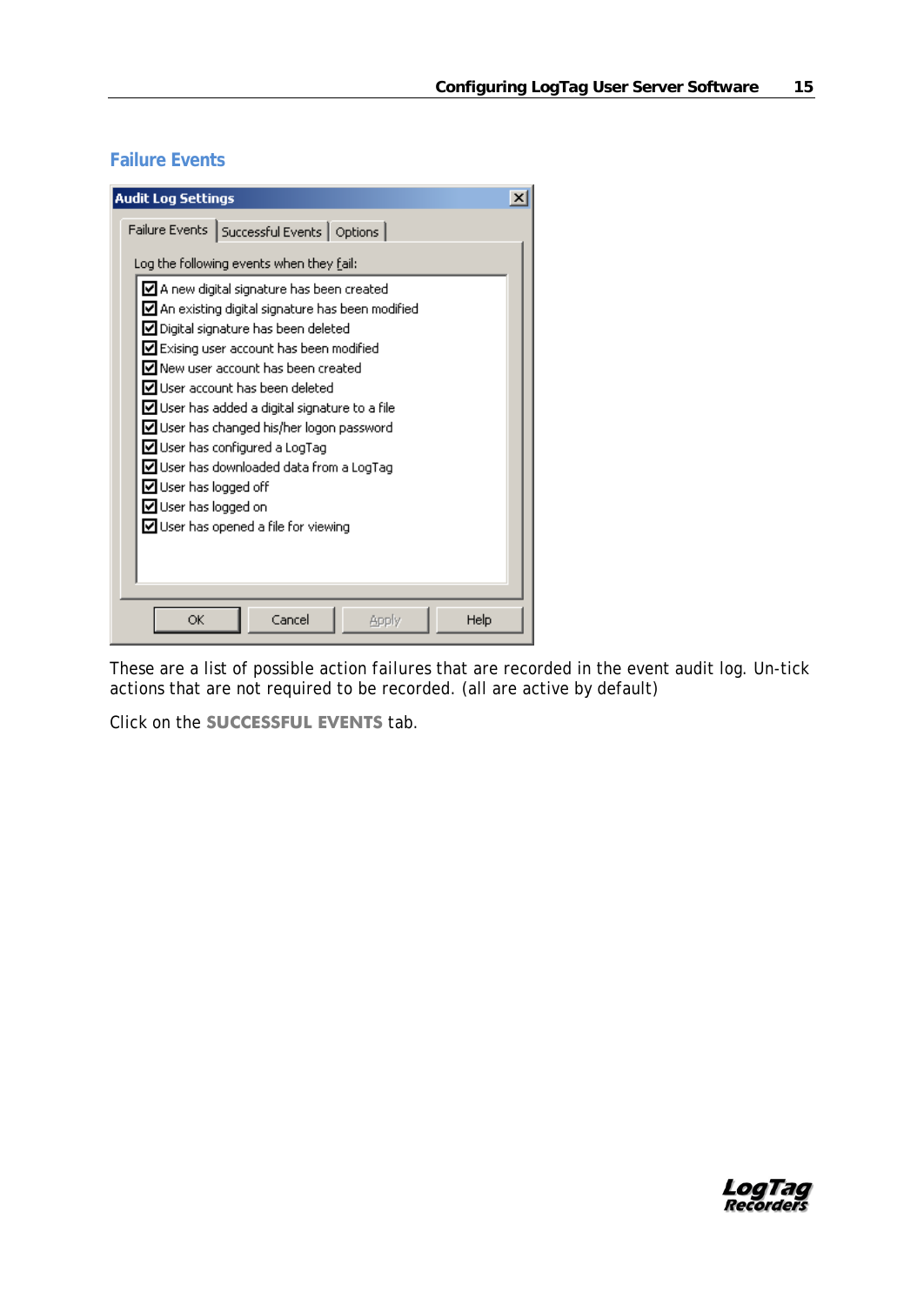#### **Successful Events**

| <b>Audit Log Settings</b>                                                                                                                                                                                                                                                                                                                                                                                                                                                                                                                                                                                | $\times$ |
|----------------------------------------------------------------------------------------------------------------------------------------------------------------------------------------------------------------------------------------------------------------------------------------------------------------------------------------------------------------------------------------------------------------------------------------------------------------------------------------------------------------------------------------------------------------------------------------------------------|----------|
| Failure Events Successful Events   Options                                                                                                                                                                                                                                                                                                                                                                                                                                                                                                                                                               |          |
| Log the following events when they are successful:                                                                                                                                                                                                                                                                                                                                                                                                                                                                                                                                                       |          |
| $\boxtimes$ A new digital signature has been created.<br>$\boxtimes$ An existing digital signature has been modified<br>☑ Digital signature has been deleted<br>$\boxtimes$ Exising user account has been modified<br>$\boxdot$ New user account has been created<br>$\boxdot$ User account has been deleted.<br>$\boxdot$ User has added a digital signature to a file<br>$\blacksquare$ User has changed his/her logon password<br>◘ User has configured a LogTag<br>☑ User has downloaded data from a LogTag<br>☑ User has logged off<br>☑ User has logged on<br>◘ User has opened a file for viewing |          |
| Cancel<br>Help<br>ОK<br>Apply                                                                                                                                                                                                                                                                                                                                                                                                                                                                                                                                                                            |          |

A list with the same entries is also displayed here, however this time it displays the list of possible action successes that are recorded. Un-tick actions that are not required to be recorded. (all are active by default). Click on the **OPTIONS** tab to access the Audit Event file settings configuration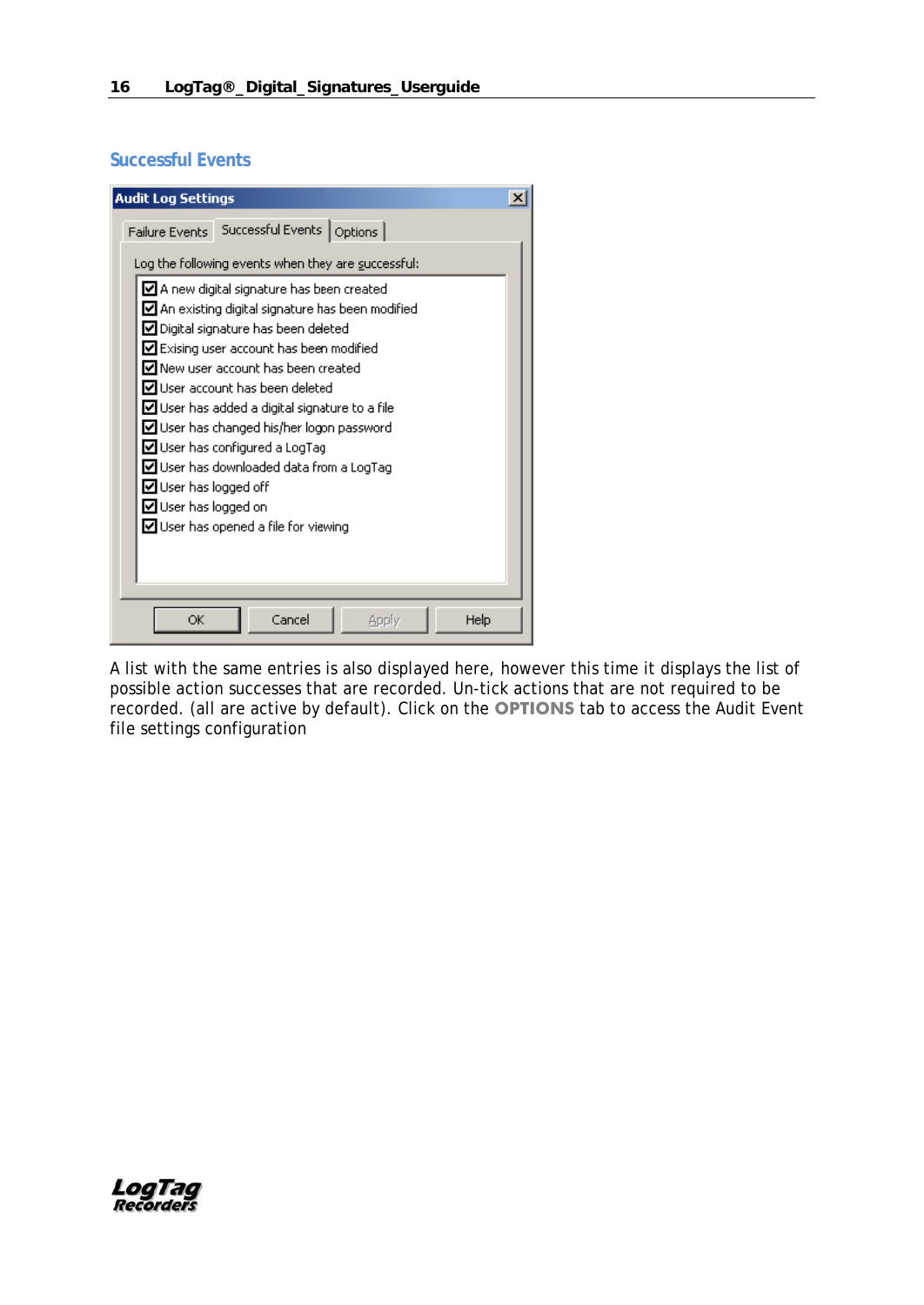#### **Audit Log Settings**

The Event audit log can be configured to generate a new file daily, weekly, monthly or yearly. You can also determine the make up of the file name generated for this period.

| <b>Audit Log Settings</b>                                    |  |
|--------------------------------------------------------------|--|
| Failure Events   Successful Events   Options                 |  |
| Generate a new audit log file                                |  |
| C Every new day                                              |  |
| Every new week of the year                                   |  |
| C Every new month of the year                                |  |
| C Every new year                                             |  |
| Audit log file name format<br>● Year-Month-Day               |  |
| C Day-Month-Year                                             |  |
| C Month-Day-Year                                             |  |
| E:\Documents and Settings\All Users\Documents\N  <br>Folder: |  |
| Cancel<br>OK<br>Apply<br>Help                                |  |

Folder defines the location of the event audit files – this location can be changed to suit the installation site requirements and also needs to be known so that the user can located the files with the *event viewer.*

Click on  $\mathbb{Z}$  to view or change the Audit Events folder location.

The default location for a Windows XP/2000 operating system is:-

C:\Documents and Settings\All Users\Documents\Shared Documents\My LogTag Data\Audit Logs

The Event Viewer software will not delete any audit log files, so it is up to the administrator to ensure there is enough disk space available for the audit log files.

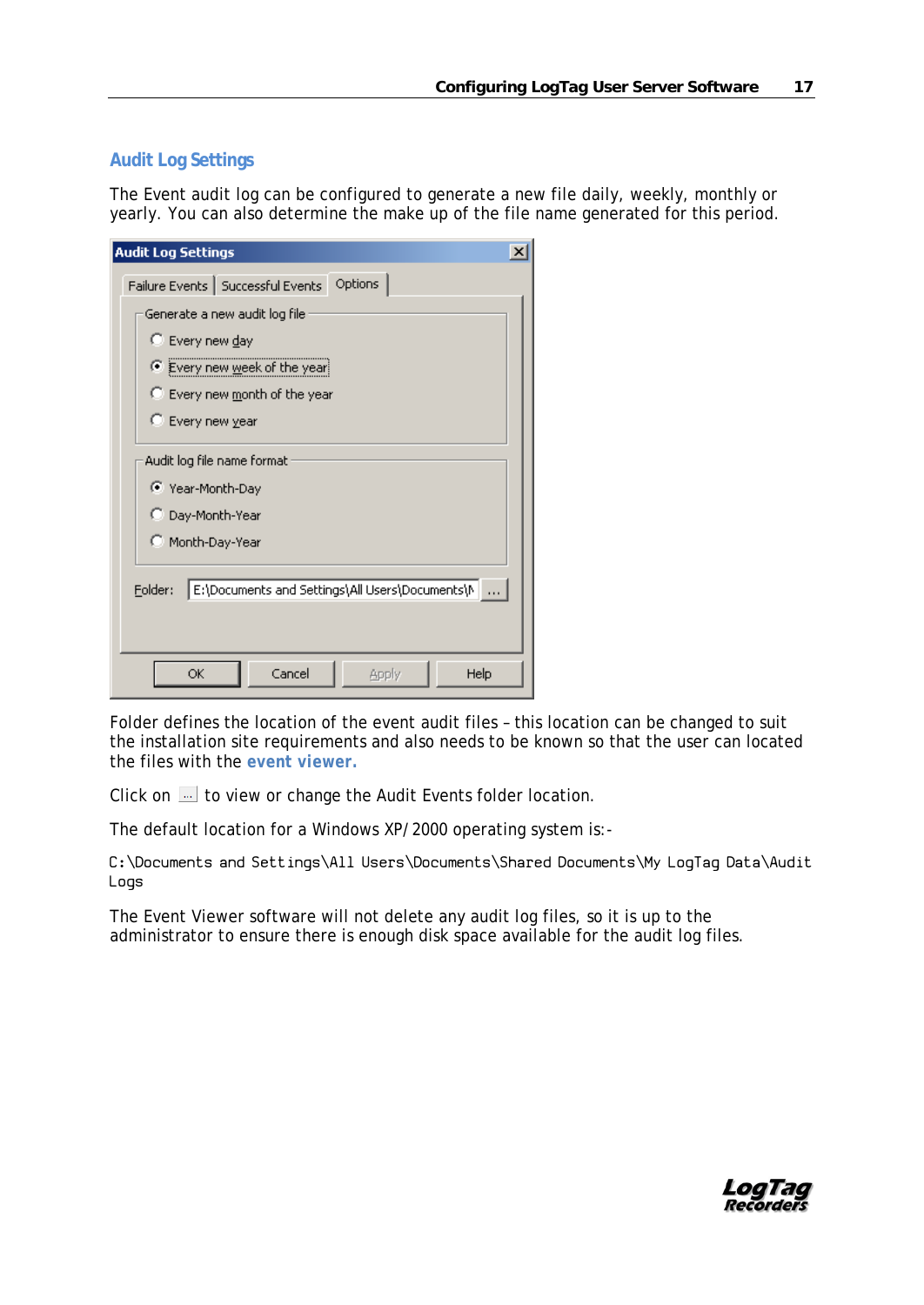### <span id="page-21-0"></span>**Setting the Administrator Password**

The administrator user is a special user who can be configured to restrict access to the user server database and configuration.To configure the administrator password, double click on the administrator user.

| <b>User Server - Users.dat</b> |                                 |  |  |  |  |
|--------------------------------|---------------------------------|--|--|--|--|
|                                | Users Signatures View<br>– Help |  |  |  |  |
|                                | 2   1   1   2   3   7   2       |  |  |  |  |
|                                | Jsername                        |  |  |  |  |
| Administrator                  |                                 |  |  |  |  |
| <b>R</b> fsmith                |                                 |  |  |  |  |
|                                |                                 |  |  |  |  |

The User Detail screen for the Administrator is displayed:

| <b>User Details</b>      |                                         |        | $\vert x \vert$ |
|--------------------------|-----------------------------------------|--------|-----------------|
| Username:                | Administrator                           |        | ОK              |
| Full name:               |                                         |        | Cancel          |
| Description:             |                                         |        |                 |
| E-Mail:                  |                                         |        |                 |
| Password:                |                                         |        |                 |
| Confirm Password:        |                                         |        |                 |
| □ Account disabled       |                                         |        |                 |
| User can change password |                                         |        |                 |
|                          | User must change password on next logon |        |                 |
| Signatures               | Permissions                             | Logoff |                 |

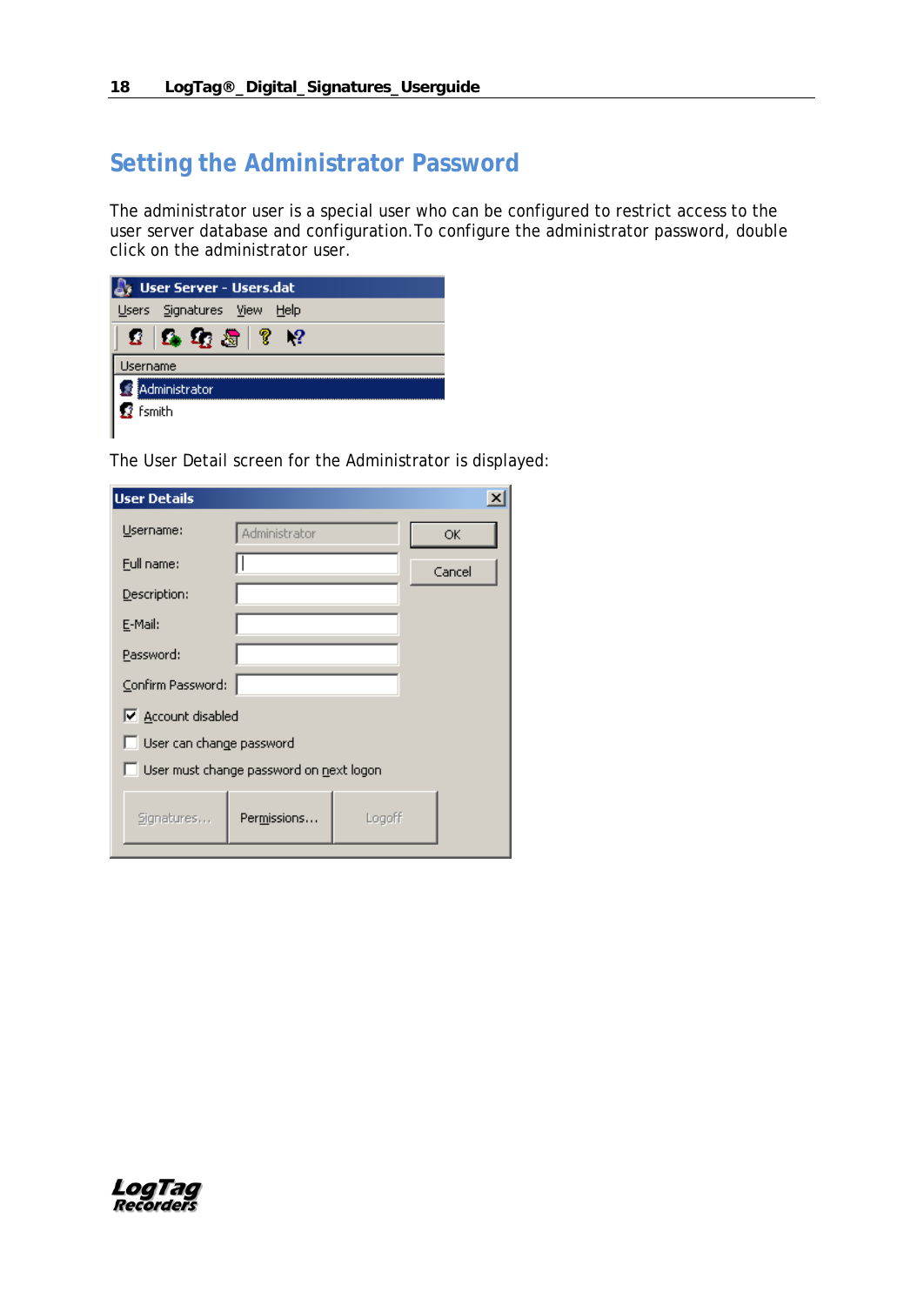- Enter the full name of the administrator etc and the password
- Un-tick **ACCOUNT DISABLED** to activate
- Change the password settings as desired

| <b>User Details</b>                     |                              |        | $\boldsymbol{\mathsf{x}}$ |  |  |  |
|-----------------------------------------|------------------------------|--------|---------------------------|--|--|--|
| Username:                               | Administrator                |        | ОК                        |  |  |  |
| Full name:                              | Joe Bloggs                   |        | Cancel                    |  |  |  |
| Description:                            | IT Administrator             |        |                           |  |  |  |
| E-Mail:                                 | jbloggs@pharmacomp.com       |        |                           |  |  |  |
| Password:                               | ******                       |        |                           |  |  |  |
|                                         | *******<br>Confirm Password: |        |                           |  |  |  |
| Account disabled                        |                              |        |                           |  |  |  |
|                                         | Ⅳ User can change password   |        |                           |  |  |  |
| User must change password on next logon |                              |        |                           |  |  |  |
| Signatures                              | Permissions                  | Logoff |                           |  |  |  |

**Click OK.** 

The standard user screen re-appears.

If you wish to leave LogTag User Server in a password protected state you need to logoff the administrator. (Select **USERS** then **LOGOFF USER** )

It is not possible to delete the Administrator account. If you no longer want the Administrator account to be active, repeat the above steps with the exception of placing a tick in the "Account disabled" field.

### **Accessing password protected LogTag User Server settings**

Double click the *user server* system tray icon to open the user server window.

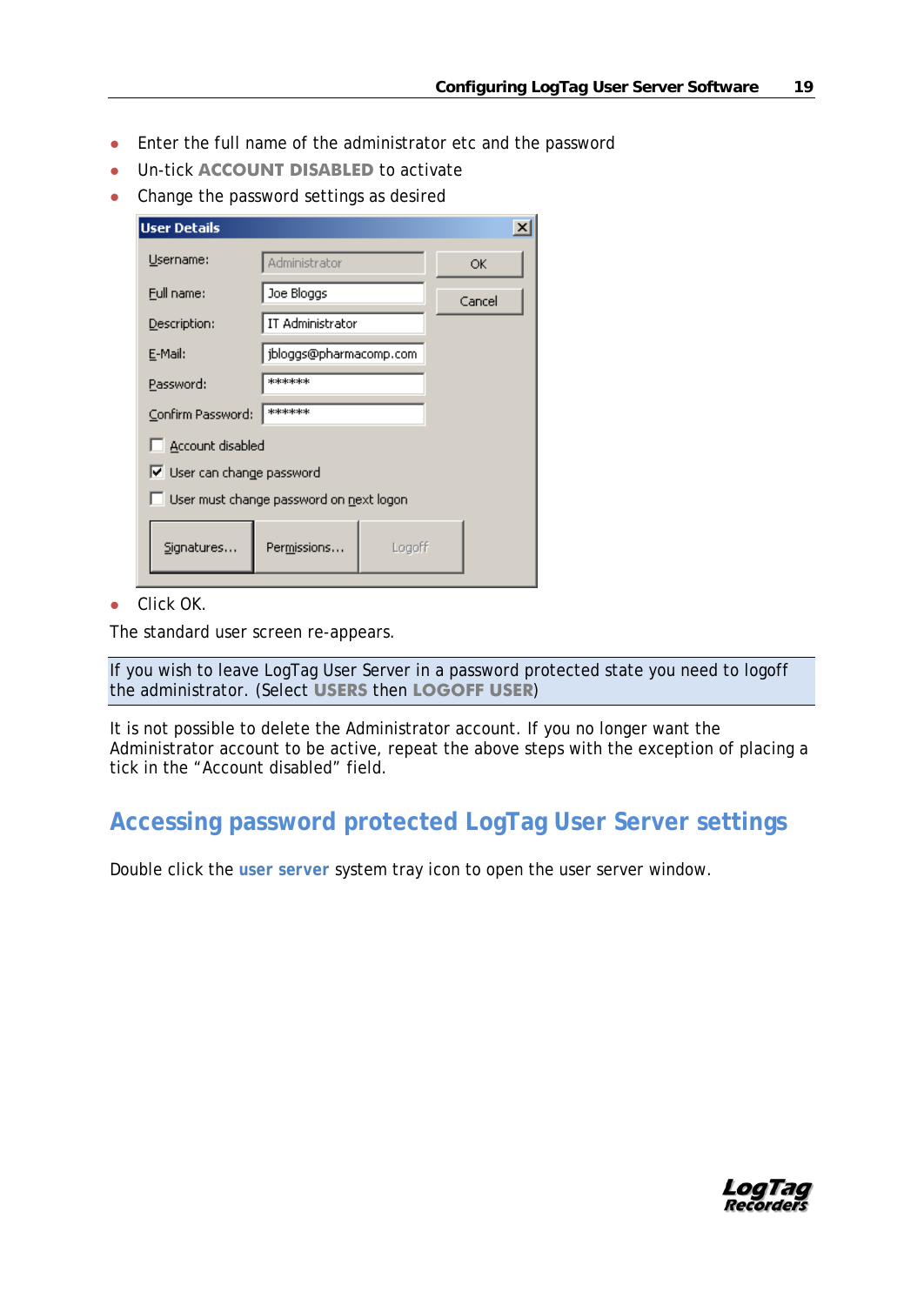If the user server is password protected then blank entries are displayed and you will need to log on as the administrator to gain access to the user server database and settings. Click **USERS**, **LOGON** and enter the username "administrator" and the previously configured password (Setting the Administrator Password (on page [18\)](#page-21-0)).

|        | <b>User Server - Users.dat</b>                                                                                                                      |               |        |      |  |
|--------|-----------------------------------------------------------------------------------------------------------------------------------------------------|---------------|--------|------|--|
|        | Users Signatures View Help                                                                                                                          |               |        |      |  |
|        | New Ctrl+N                                                                                                                                          | ę<br>-?       |        |      |  |
| Edit   |                                                                                                                                                     |               |        |      |  |
| Copy   |                                                                                                                                                     |               |        |      |  |
| Delete |                                                                                                                                                     |               |        |      |  |
| Logon  |                                                                                                                                                     |               |        |      |  |
| Close  |                                                                                                                                                     |               |        |      |  |
|        |                                                                                                                                                     |               |        |      |  |
| Logon  |                                                                                                                                                     |               |        |      |  |
|        | You are required to logon before you can continue.<br>Please enter your username and password. Contact<br>your adminstrator for further assistance. |               |        |      |  |
|        | Username:                                                                                                                                           | administrator |        |      |  |
|        | Password:                                                                                                                                           | <b>xxxx</b>   |        |      |  |
|        | 0K                                                                                                                                                  |               | Cancel | Help |  |

If the username and password are correct then the user server window will then display the current user database settings and the associated menus will become accessible.

Once you have completed working with LogTag User Server remember to logoff the Administrator account by selecting **USERS** then **LOGOFF USER**.



Once logged off the blank user server screen will re-appear. Click  $\mathbf{X}$  to minimise it back to the system tray.

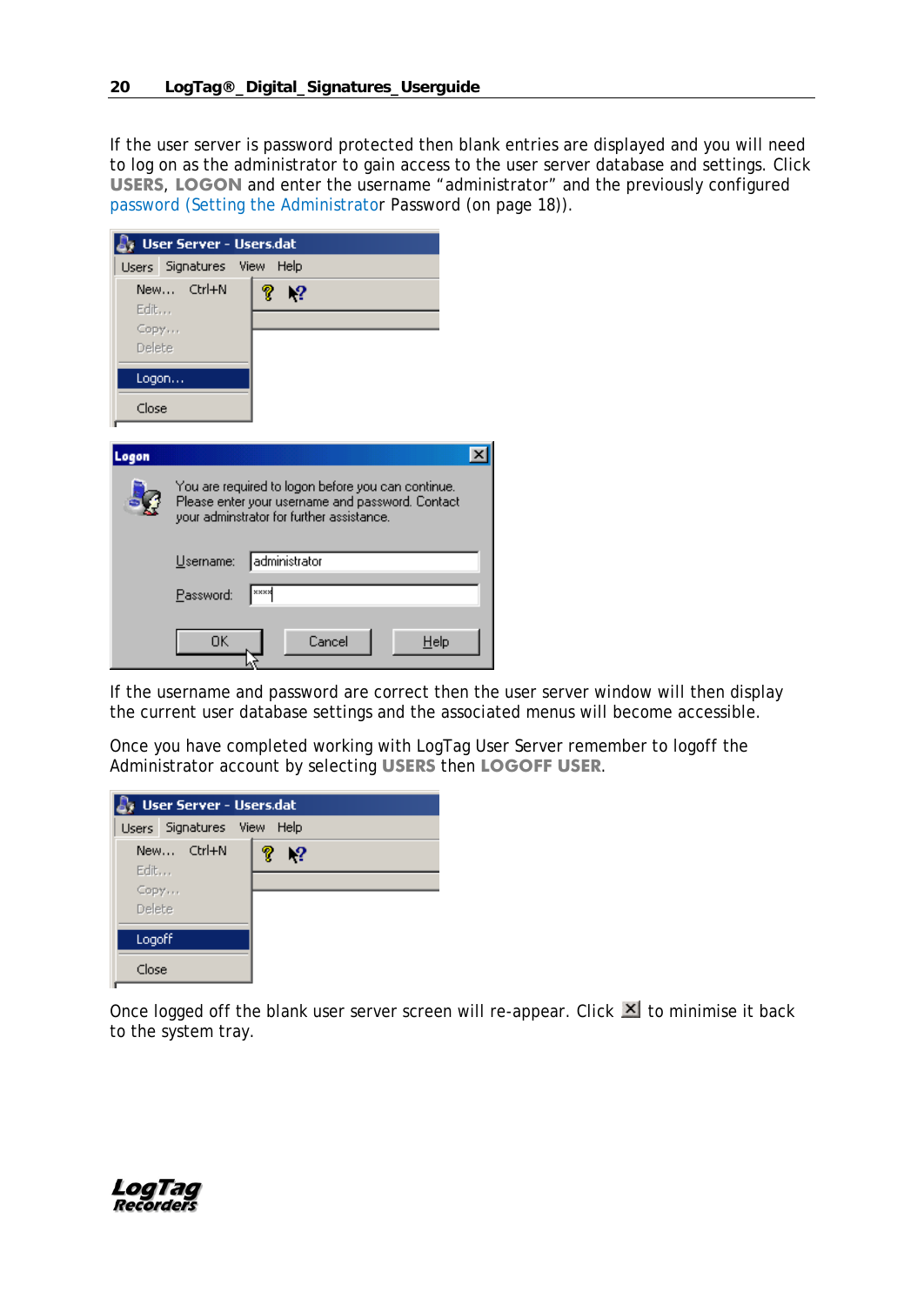## **Configuring LogTag® Analyzer Software.**

Start LogTag® Analyzer and click on the **EDIT** menu, then **OPTIONS.**

From Options menu displayed, select **USER SERVER**

| <b>Options</b>                                                                                                                                                                                                                                   |                                                                                                                                                                                                                                                                                                                                                                                                                                                                                                          |
|--------------------------------------------------------------------------------------------------------------------------------------------------------------------------------------------------------------------------------------------------|----------------------------------------------------------------------------------------------------------------------------------------------------------------------------------------------------------------------------------------------------------------------------------------------------------------------------------------------------------------------------------------------------------------------------------------------------------------------------------------------------------|
| 응급 General Settings<br><b><i>f</i></b> , Summary Statistics<br>Chart Statistics<br>Charts<br>Automation<br>File and Folder Settings<br><b>Exports and Reports</b><br>Date and Time<br>Communication Ports<br>an<br><b>User Server</b><br>Updates | ● Do not connect to the User Server<br>Server is running on this workstation<br>Server is on computer named:<br>Server is on computer at IP:<br>Connect on TCP Port number:<br>n<br>IMPORTANT: Please read the following before agreeing and<br>committing to any changes.<br>Any changes made here are done in accordance the standard<br>operating procedures within the organization that this<br>software is operating within. The user may be held personally<br>I Agree (Required to keep changes) |
|                                                                                                                                                                                                                                                  | Cancel<br>Help<br>ΩK                                                                                                                                                                                                                                                                                                                                                                                                                                                                                     |

Choose the option that best matches the set up of your network.

- Click on Server is running on this workstation if LogTag User Server and LogTag® Analyzer are running on the same workstation.
- Click on Server is on a computer named if LogTag User Server is running on a server or another workstation with a known computer name.
- Click on Server is on a computer IP if LogTag User Server is running on a server or another workstation with a fixed and known IP address. (useful for WAN or internet deployments).

Enter the TCP Port Number – this must be the same as configured in LogTag User Server.

Read the notice and if you agree with what is stated, tick the I Agree box to allow changes to be saved and used. Click on the **OK** button to close the dialog and activate the new settings.

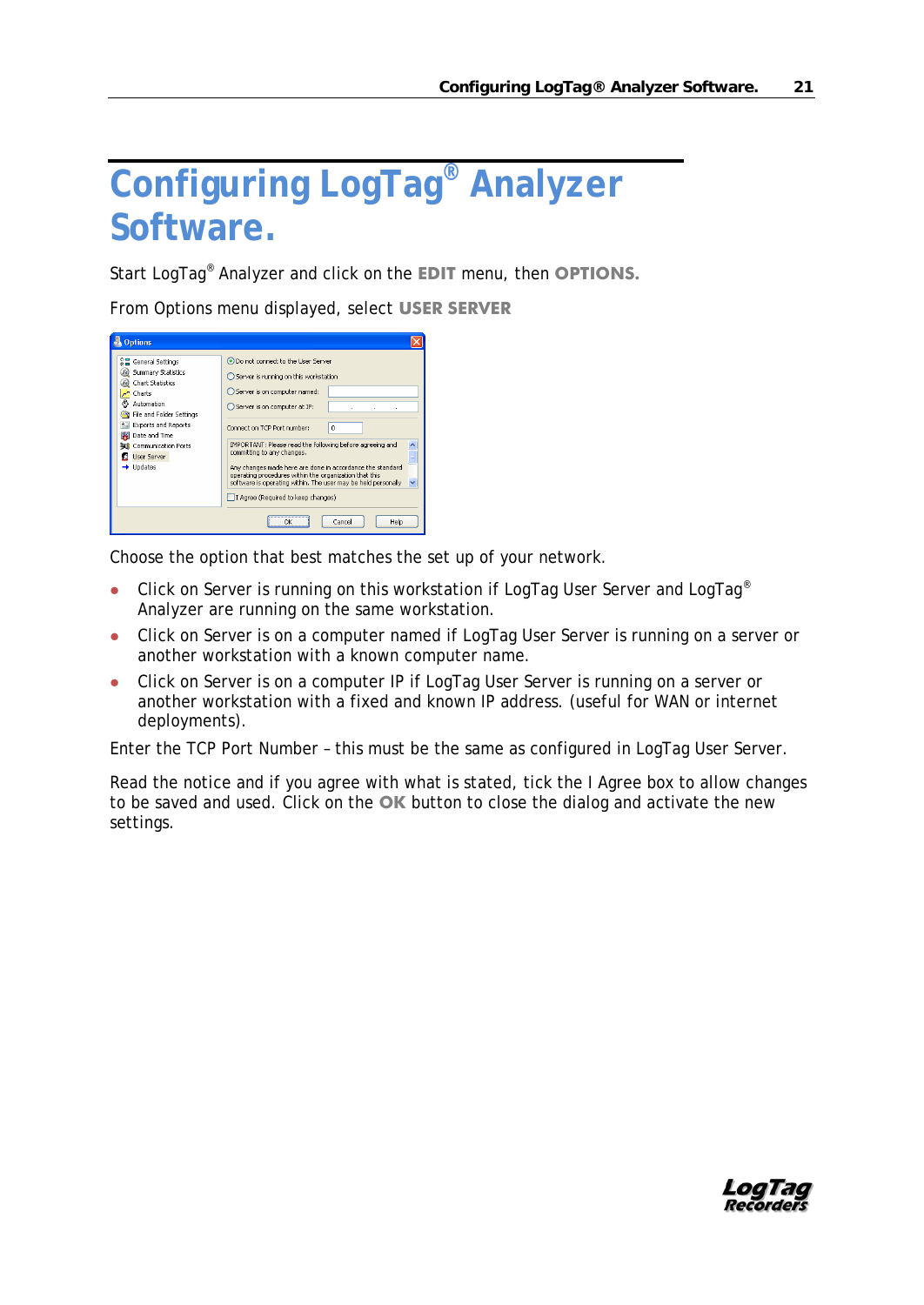Before proceeding, the user must log on by clicking on the **FILE** menu then selecting **USER LOGON** or by clicking on the logon toolbar **B** button.

| Analyzer                                               |                                                   |
|--------------------------------------------------------|---------------------------------------------------|
| File Edit LogTag Help                                  |                                                   |
| $Ctrl + O$<br>$Q$ pen                                  | $\mathbb{E} \otimes \mathbb{R} \times \mathbb{R}$ |
| Multi Chart                                            |                                                   |
| Single Chart                                           |                                                   |
| Print Setup                                            |                                                   |
| Page Setup                                             |                                                   |
| User logon                                             |                                                   |
| Change Password                                        |                                                   |
| 1 0004310317 Started 1-10-2003, Finished 2-10-2003.ltd |                                                   |
| 2 000B110337 Started 1-10-2003, Finished 1-10-2003.ltd |                                                   |
| E⊻it                                                   |                                                   |
|                                                        |                                                   |

The logon dialogue will be displayed:

| ogon |                                                                                                                                                      |
|------|------------------------------------------------------------------------------------------------------------------------------------------------------|
|      | You are required to logon before you can continue.<br>Please enter your username and password. Contact<br>your administrator for further assistance. |
|      | <b>Bob Smith</b><br>Username:                                                                                                                        |
|      | Password:                                                                                                                                            |
|      | Cancel<br>Helo<br>OΚ                                                                                                                                 |

To add Digital signatures to files:

- LogTag<sup>®</sup> Analyzer must be configured to connect to LogTag User Server(see above). You will receive an error message if a connection cannot be established. Once the TCP network connection is set, it is not necessary to restart the software to activate the change.
- A user must be successfully logged on to LogTag<sup>®</sup> Analyzer.
- The user must have been authorised to add digital signatures (Enter User information on page  $\blacksquare$ ).
- Workstations must have the network protocol TCP/IP installed prior to attempting to set the connection to LogTag User Server.

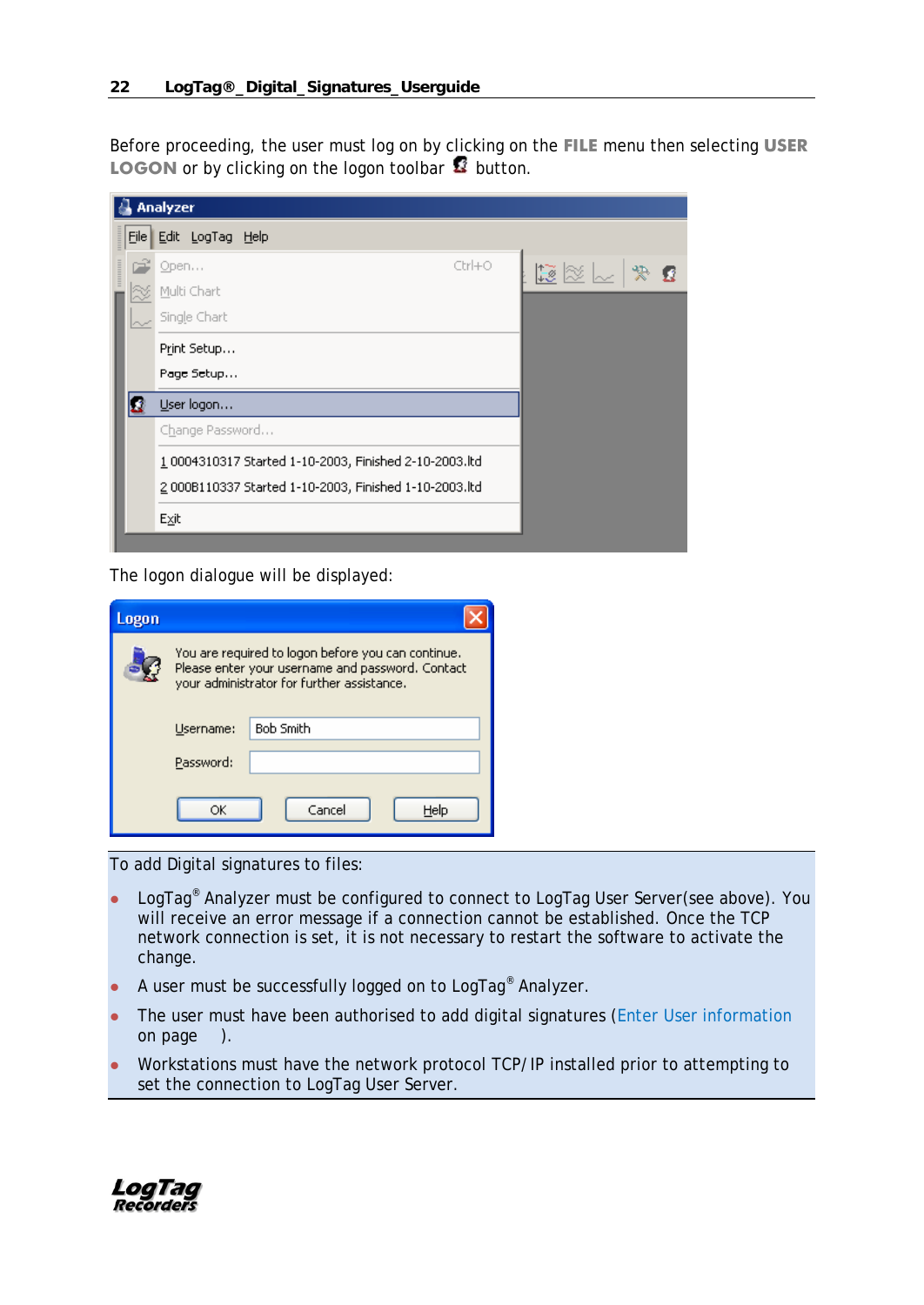## **Adding a Digital Signature to a LogTag® file**

### **Requirements**

*LogTag User Server* software, configured correctly and running on workstation or server as defined in Configuring LogTag User Server Software on page [8.](#page-11-1)

*LogTag® Analyzer* software configured to access LogTag User Server.

### **Procedure**

Start LogTag® Analyzer software (if not already running) – user is prompted for a user name and password.

Enter User Name and Password, then click OK. If logon is successful, the standard Analyzer screen will be displayed with the menus accessible according to the user's permission settings.

Click on **FILE** and select the file to be signed from the menu.

Click on **FILE** and select "Digital Signature" from the menu.

| Analyzer - 0004310317 Started 1-10-2003, Finished 2-10-2003.ltd |                                                        |            |                                                                                                                                                                                                                                                                         |  |  |  |
|-----------------------------------------------------------------|--------------------------------------------------------|------------|-------------------------------------------------------------------------------------------------------------------------------------------------------------------------------------------------------------------------------------------------------------------------|--|--|--|
|                                                                 | File Edit LogTag Window Help                           |            |                                                                                                                                                                                                                                                                         |  |  |  |
| Ê.                                                              | Open                                                   | Ctrl+O     | $\begin{picture}(130,15)(-10,15)(-10,15)(-10,15)(-10,15)(-10,15)(-10,15)(-10,15)(-10,15)(-10,15)(-10,15)(-10,15)(-10,15)(-10,15)(-10,15)(-10,15)(-10,15)(-10,15)(-10,15)(-10,15)(-10,15)(-10,15)(-10,15)(-10,15)(-10,15)(-10,15)(-10,15)(-10,15)(-10,15)(-10,15)(-10,1$ |  |  |  |
|                                                                 | Close                                                  |            |                                                                                                                                                                                                                                                                         |  |  |  |
|                                                                 | Multi Chart                                            |            |                                                                                                                                                                                                                                                                         |  |  |  |
|                                                                 | Single Chart                                           |            |                                                                                                                                                                                                                                                                         |  |  |  |
|                                                                 | Save                                                   | $Ctrl + S$ |                                                                                                                                                                                                                                                                         |  |  |  |
|                                                                 | Save As                                                |            |                                                                                                                                                                                                                                                                         |  |  |  |
| 嗖                                                               | Upload                                                 |            |                                                                                                                                                                                                                                                                         |  |  |  |
| s                                                               | Print                                                  | Ctrl+P     |                                                                                                                                                                                                                                                                         |  |  |  |
|                                                                 | Print Preview                                          |            |                                                                                                                                                                                                                                                                         |  |  |  |
|                                                                 | Print Setup                                            |            |                                                                                                                                                                                                                                                                         |  |  |  |
|                                                                 | Page Setup                                             |            |                                                                                                                                                                                                                                                                         |  |  |  |
| ☜                                                               | Send                                                   |            |                                                                                                                                                                                                                                                                         |  |  |  |
| f                                                               | Properties                                             |            |                                                                                                                                                                                                                                                                         |  |  |  |
| 8                                                               | Digital Signature                                      |            |                                                                                                                                                                                                                                                                         |  |  |  |
| Ω                                                               | Logoff user (Administrator)                            |            |                                                                                                                                                                                                                                                                         |  |  |  |
|                                                                 | Change Password                                        |            |                                                                                                                                                                                                                                                                         |  |  |  |
|                                                                 | 1 0004310317 Started 1-10-2003, Finished 2-10-2003.ltd |            |                                                                                                                                                                                                                                                                         |  |  |  |
|                                                                 | Exit                                                   |            |                                                                                                                                                                                                                                                                         |  |  |  |
| ᡣᢐ                                                              |                                                        |            |                                                                                                                                                                                                                                                                         |  |  |  |
|                                                                 |                                                        |            |                                                                                                                                                                                                                                                                         |  |  |  |
| $-3.5 -$                                                        |                                                        |            |                                                                                                                                                                                                                                                                         |  |  |  |

A "File Properties" window will be displayed. Click on the **DIGITAL SIGNATURES** tab.

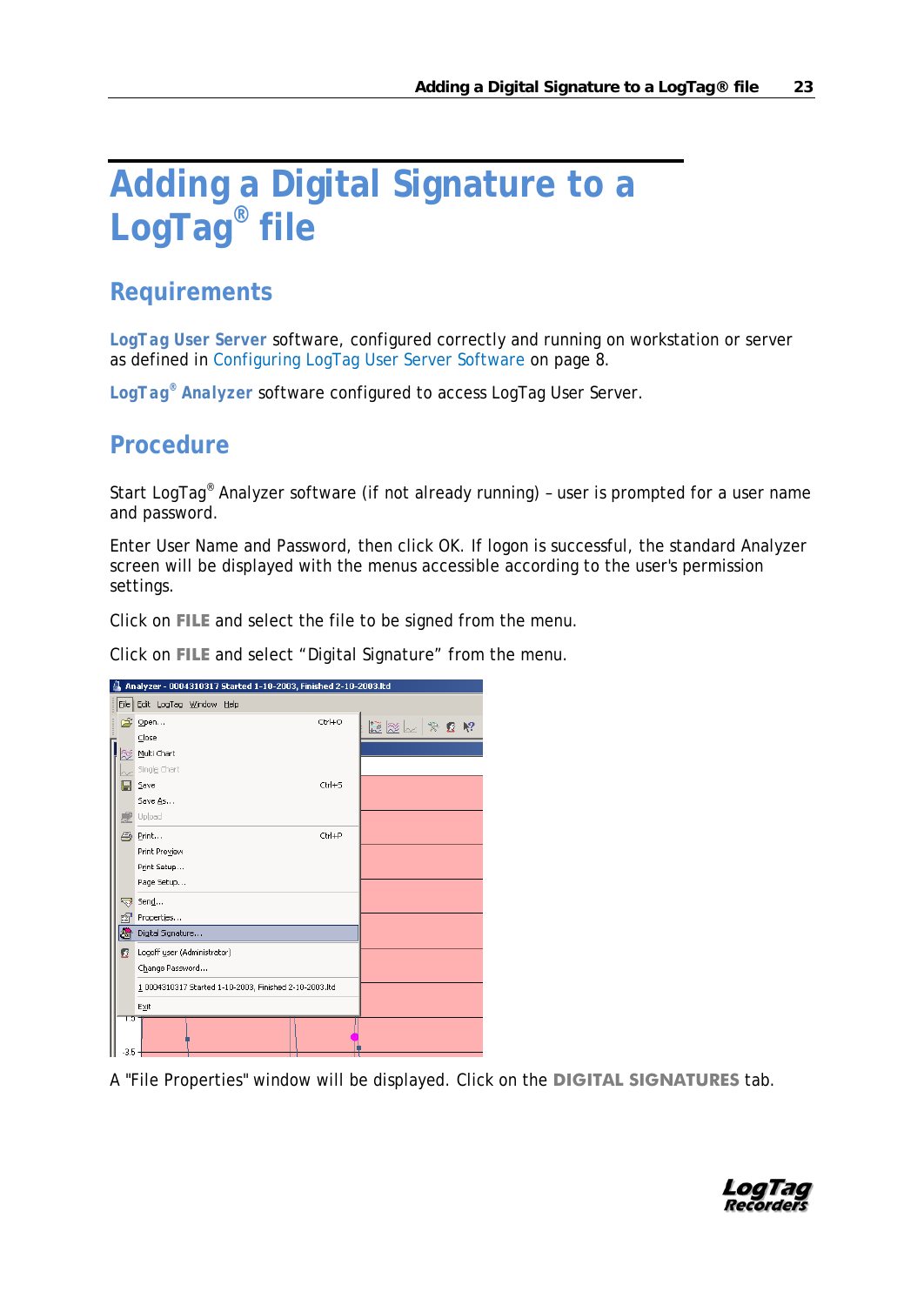Click on the **NEW** button

| <b>File Properties</b>        |           | $\times$                                     |
|-------------------------------|-----------|----------------------------------------------|
| Digital Signatures<br>Summary |           |                                              |
| Timestamp                     | Signature | $\mathbf{x}$<br><b>Add Digital Signature</b> |
|                               |           | Username: Administrator<br>臝                 |
|                               |           | Full name:<br>Joe Bloggs                     |
|                               |           | Description: IT Admin                        |
|                               |           | E-Mail:<br>joebloggs@pharmacomp.com          |
|                               |           |                                              |
|                               |           | Issued by:<br><b>EMSS</b>                    |
|                               |           | ******<br>Password:                          |
|                               |           | Signature:<br>Approved                       |
|                               |           |                                              |
|                               |           | Cancel<br>Help<br>ОК<br>                     |
|                               |           |                                              |
| Print                         | New       | Details                                      |
| <b>OK</b>                     | Cancel    | Apply<br><b>Help</b>                         |

Enter the user's password.

The *Signature* drop down box provides a list of authorised signatures for the user. Select the signature required.

The user will be asked to confirm that a digital signature should be added to the file. Click the **YES** button to permanently digitally sign the file. Each file is capable of storing multiple digital signatures.

Click **OK** to close the File Properties window.

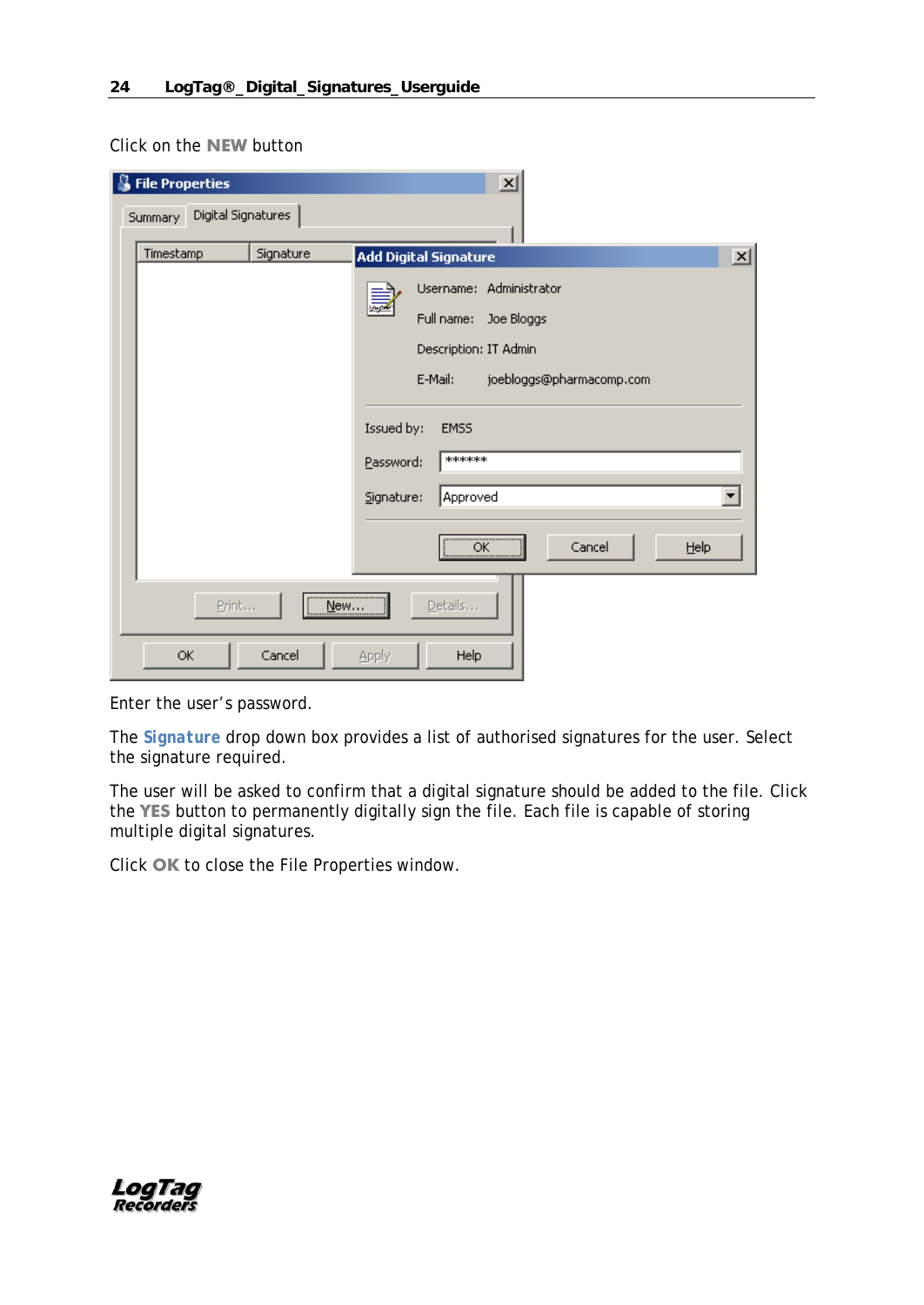A list of the digital signatures included in a file can be viewed by clicking on **FILE** then selecting **DIGITAL SIGNATURE**. The File Properties window opens. Click on the **DIGITAL SIGNATURES** tab to display the signatures. These signatures are permanently included in the file.

| <b>File Properties</b>                                                                        |  |
|-----------------------------------------------------------------------------------------------|--|
| Digital Signatures<br>Summary                                                                 |  |
| Timestamp<br>Signature<br>Username<br>$\checkmark$ 14/02/2004<br>Approved<br><b>Bob Smith</b> |  |
|                                                                                               |  |
|                                                                                               |  |
|                                                                                               |  |
|                                                                                               |  |
|                                                                                               |  |
|                                                                                               |  |
|                                                                                               |  |
| Details<br>Print<br>New                                                                       |  |
| Cancel<br>ОK<br>Help<br>Apply                                                                 |  |

Click on **PRINT** to print the details of the digital signatures to a specified printer.

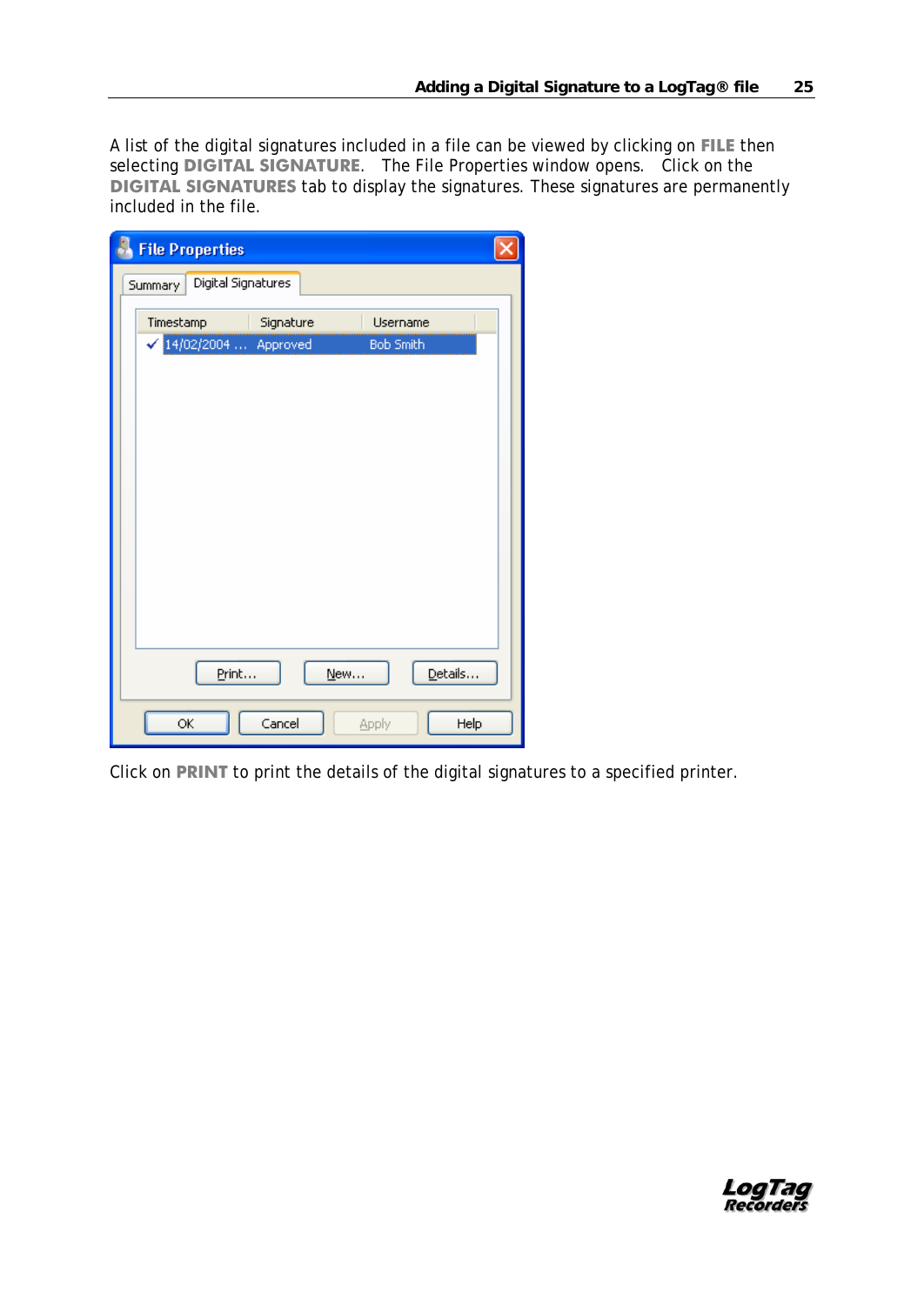## <span id="page-29-1"></span>**LogTag® Event Viewer**

LogTag® Event Viewer is a tool that allows display of the events generated by LogTag User Server.

The software is normally installed and run on the same computer that is running LogTag User Server, however it can be operated on any computer provided it can gain access to the folder that contains the audit event log files generated by LogTag User Server.

The Event Viewer software will only display the contents of the audit event log files, but is not permitted to make any modifications to the files. The event logs are stored in files with date coded unique file names either daily, weekly, monthly or yearly at a file location as defined in the LogTag User Server configuration.

To start LogTag®Event viewer either double click the desktop icon or run from the Programs list off the start menu.

### <span id="page-29-0"></span>**Opening an Event Log File**

In order to be able to display events an event file must be selected and opened.

Click **FILE, OPEN** and browse to the event folder location defined in the LogTag User Server configuration.

If the Event viewer is running on a different computer to the one running LogTag User Server then the drive and directory on the computer where the event log files are being stored need to be shared out to the network, preferably with only 'Read only' access.

| <b>B</b> Event Viewer - Untitled |          |  |    |      |
|----------------------------------|----------|--|----|------|
| File Edit View Help              |          |  |    |      |
| Open                             | Ctrl+O   |  |    |      |
| Reload                           | - Ctrl+R |  | 63 | Time |
| Print Ctrl+P                     |          |  |    |      |
| Send                             |          |  |    |      |
| Recent File                      |          |  |    |      |
| Exit                             |          |  |    |      |
|                                  |          |  |    |      |

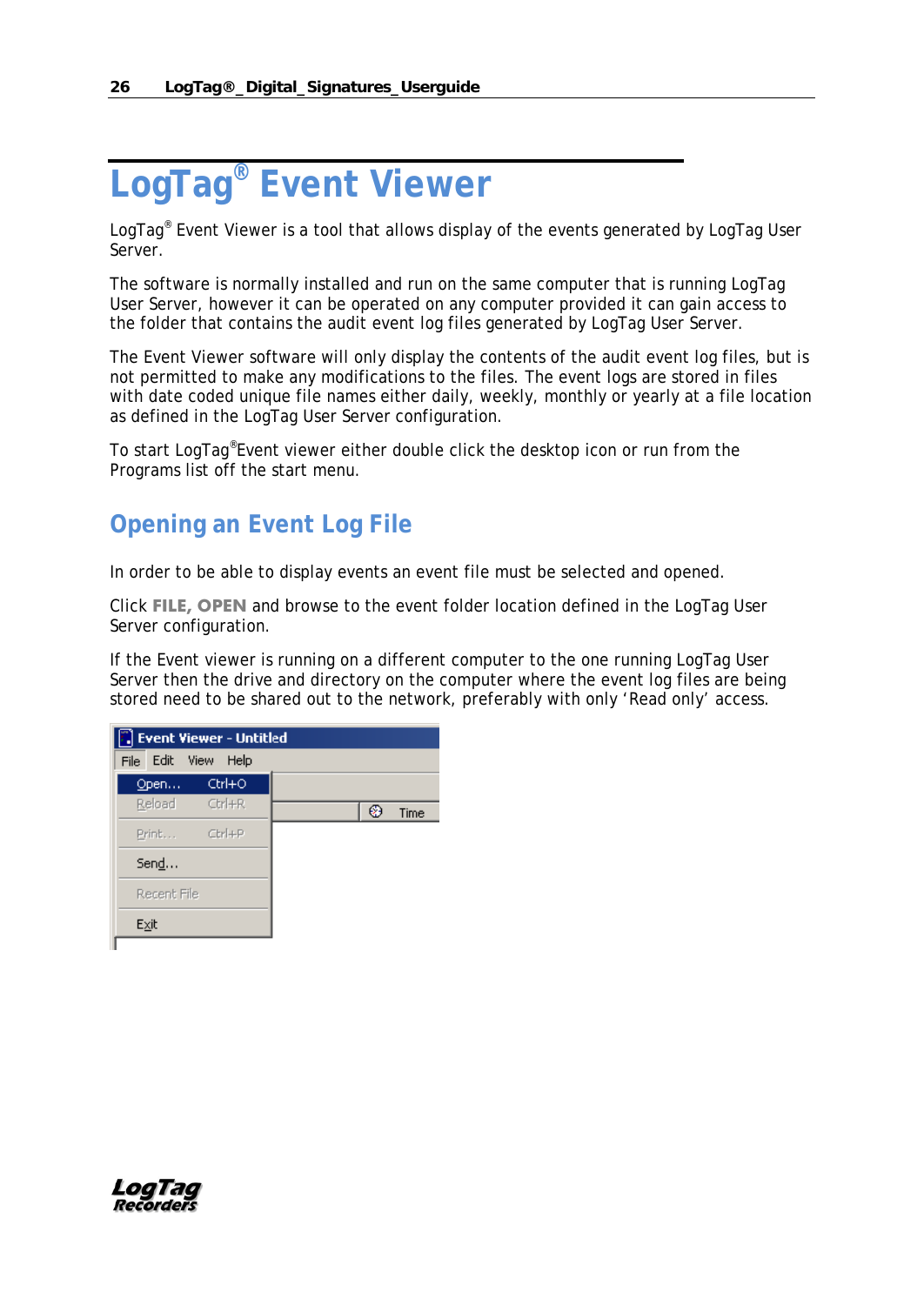| Open                              |                                                                                                                                                   |                         |                     | 2 x    |
|-----------------------------------|---------------------------------------------------------------------------------------------------------------------------------------------------|-------------------------|---------------------|--------|
|                                   | Look in: <b>B</b> Audit Logs                                                                                                                      |                         | $0$ $0$ $0$ $0$ $0$ |        |
| My Recent<br>Documents<br>Desktop | Events 20100725.lte<br>d Events 20100801.lte<br>B Events 20100808.lte<br>B Events 20100811. Ite<br>B Events 20100822.lte<br>B Events 20100830.lte |                         |                     |        |
| My Documents                      |                                                                                                                                                   |                         |                     |        |
| My Computer                       |                                                                                                                                                   |                         |                     |        |
|                                   | $\left  \cdot \right $                                                                                                                            |                         |                     | ▶      |
| My Network                        | File name:                                                                                                                                        | Events 20100725.lte     |                     | Qpen   |
| Places                            | Files of type:                                                                                                                                    | Event Log Files (*.lte) |                     | Cancel |

Double click on the file to open or select and click **OPEN.**

### **Viewing the event list**

Once a given event file has been opened, the events recorded are then displayed as a scrollable list.

An example of an event log shown by Event Viewer is illustrated below:-

| $-1$ $-1$ $\times$<br>LogTag Event Viewer - LogTag Events 20091023.lte |                                  |            |                |            |  |                  |                                       |  |  |  |
|------------------------------------------------------------------------|----------------------------------|------------|----------------|------------|--|------------------|---------------------------------------|--|--|--|
| Edit View<br>Help<br>File                                              |                                  |            |                |            |  |                  |                                       |  |  |  |
| 4<br>P.<br>Ê<br>酯<br>$\mathbf{R}^2$                                    |                                  |            |                |            |  |                  |                                       |  |  |  |
| ₾                                                                      | $\Box$                           | 围<br>Date  | ⊛<br>Time      | n<br>User  |  | 8<br>Computer    | Information                           |  |  |  |
| ✔                                                                      | B                                | 23/10/2009 | 2:49:34 p.m.   | Fred Smith |  | <b>BUSINESS</b>  | User logged on                        |  |  |  |
| ✓                                                                      | Ω                                | 23/10/2009 | 2:49:52 p.m.   | Fred Smith |  | <b>BUSINESS</b>  | User logged off                       |  |  |  |
|                                                                        | £                                | 23/10/2009 | 2:53:06 p.m.   | Fred Smith |  | <b>BUSINESS</b>  | User logged on                        |  |  |  |
| ✓                                                                      | Ê                                | 23/10/2009 | 2:53:18 p.m.   | Fred Smith |  | <b>BUSINESS</b>  | \\SERVER\Users\fsmith\My Documents\Lo |  |  |  |
| ✔                                                                      | 序                                | 23/10/2009 | 2:53:18 p.m.   | Fred Smith |  | <b>BUSINESS</b>  | \\SERVER\Users\fsmith\My Documents\Lo |  |  |  |
|                                                                        | Ê                                | 23/10/2009 | 2:54:27 p.m.   | Fred Smith |  | <b>BUSINESS</b>  | \\SERVER\Users\fsmith\My Documents\Lo |  |  |  |
| ✓                                                                      | Ê                                | 23/10/2009 | 2:54:27 p.m.   | Fred Smith |  | <b>BUSINESS</b>  | \\SERVER\Users\fsmith\My Documents\Lo |  |  |  |
|                                                                        | Ê                                | 23/10/2009 | 2:57:22 p.m.   | Fred Smith |  | <b>BUSINESS</b>  | \\SERVER\Users\fsmith\My Documents\Lo |  |  |  |
|                                                                        | Ê                                | 23/10/2009 | 2:57:47 p.m.   | Fred Smith |  | <b>BLISTNESS</b> | \\SERVER\Users\fsmith\My Documents\Lo |  |  |  |
| ✓                                                                      | 户                                | 23/10/2009 | 2:58:11 p.m.   | Fred Smith |  | <b>BLISINESS</b> | \\SERVER\Users\fsmith\My Documents\Lo |  |  |  |
| ✔                                                                      | B                                | 23/10/2009 | 2:58:32 p.m.   | Fred Smith |  | <b>BUSINESS</b>  | User logged off                       |  |  |  |
|                                                                        | B                                | 23/10/2009 | 2:59:54 p.m.   | Fred Smith |  | <b>BUSINESS</b>  | User logged on                        |  |  |  |
| ✓                                                                      | Ê                                | 23/10/2009 | 2:59:55 p.m.   | Fred Smith |  | <b>BUSINESS</b>  | \\SERVER\Users\fsmith\My Documents\,  |  |  |  |
| ✓                                                                      | Ω                                | 23/10/2009 | 3:00:33 p.m.   | Fred Smith |  | <b>BUSINESS</b>  | User logged off                       |  |  |  |
|                                                                        | £                                | 23/10/2009 | 3:01:12 p.m.   | Fred Smith |  | <b>BUSINESS</b>  | User logged on                        |  |  |  |
| ✔                                                                      | B                                | 23/10/2009 | 3:01:24 p.m.   | Fred Smith |  | <b>BUSINESS</b>  | User logged off                       |  |  |  |
| ✔                                                                      | B                                | 23/10/2009 | 3:02:48 p.m.   | Fred Smith |  | <b>BUSINESS</b>  | User logged on                        |  |  |  |
|                                                                        | s                                | 23/10/2009 | $3:03:14$ p.m. | Fred Smith |  | <b>BUSINESS</b>  | User logged off                       |  |  |  |
|                                                                        | s                                | 23/10/2009 | 7:13:59 p.m.   | Fred Smith |  | <b>BUSINESS</b>  | User logged on                        |  |  |  |
| ✓                                                                      | Ω                                | 23/10/2009 | 7:14:12 p.m.   | Fred Smith |  | <b>BUSINESS</b>  | User logged off                       |  |  |  |
|                                                                        |                                  |            |                |            |  |                  |                                       |  |  |  |
|                                                                        | NUM<br>For Help, press F1<br>/ı. |            |                |            |  |                  |                                       |  |  |  |

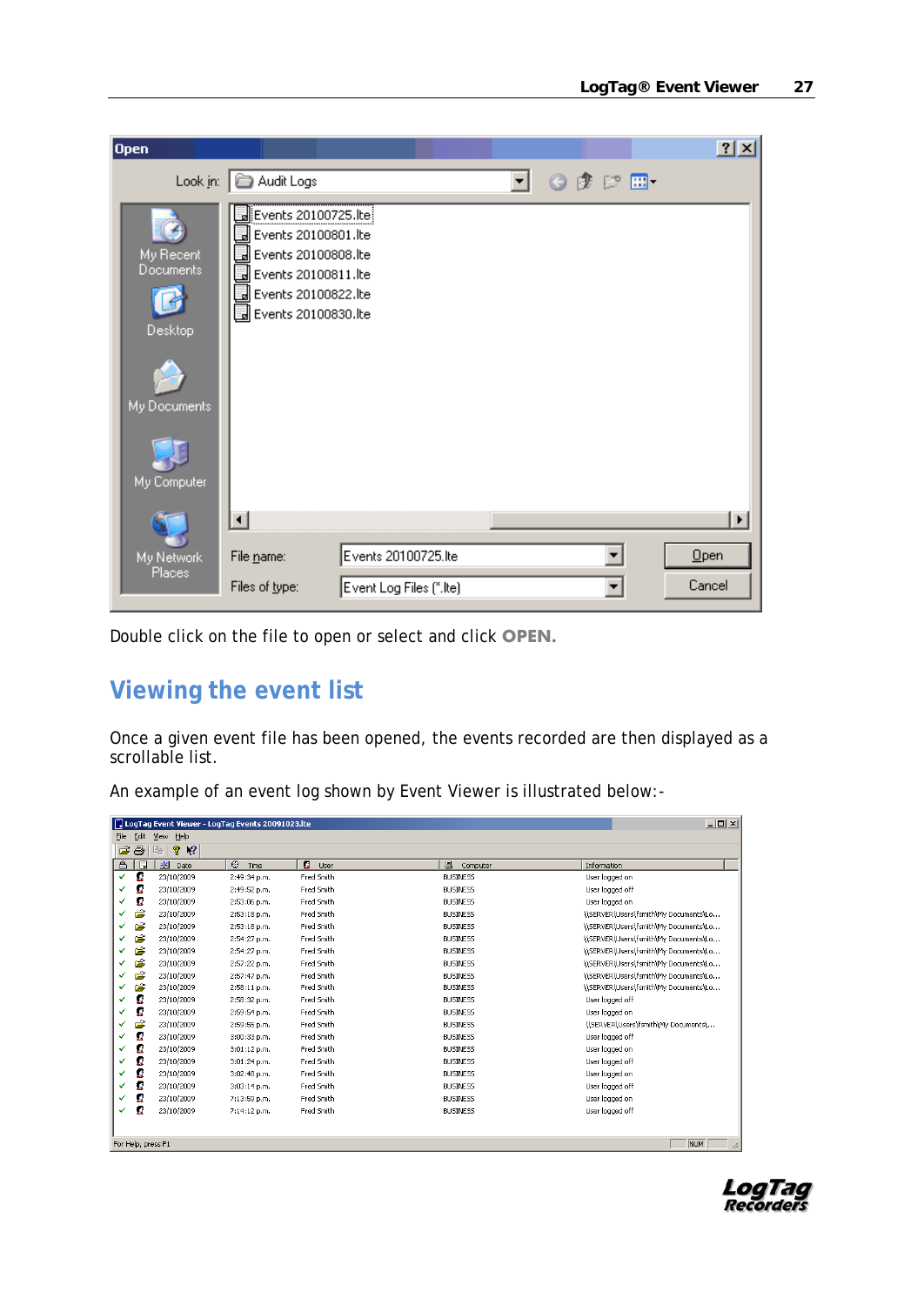| Column                 | Content                                                                                          |  |  |  |  |
|------------------------|--------------------------------------------------------------------------------------------------|--|--|--|--|
|                        | Indicates whether or not the event entry has been tampered with<br>within the file.              |  |  |  |  |
| ₾                      | $\checkmark$ Indicates the entry has not been modified                                           |  |  |  |  |
|                        | $\lambda$ Indicates the entry has been externally modified and may not be<br>genuine information |  |  |  |  |
| E,                     | Symbol identifying type of event                                                                 |  |  |  |  |
| ll <sup>a</sup> l Date | Date the event occurred                                                                          |  |  |  |  |
| t Time®                | Time the event occurred                                                                          |  |  |  |  |
| <b>Q</b> User          | The name of the user that generated the event                                                    |  |  |  |  |
| ■ Computer             | The name of the computer the event was generated on                                              |  |  |  |  |
| Information            | Summary information about the event                                                              |  |  |  |  |

The Event Viewer displays the following information about each logged event:

*Table 1: Event Viewer Column definitions*

If desired, click on a specific column heading to sort the list by that content.

| Icon           | Meaning                                     |
|----------------|---------------------------------------------|
| يستم           | User accessed and opened a file for viewing |
| в              | User activity (logged on/off etc)           |
| S              | User added a digital signature to a file    |
| $\blacksquare$ | Logger downloaded or configured             |
| ß.             | New user account created                    |
| ß.             | User account modified                       |
| É.             | User account deleted                        |
| 3              | New digital signature created               |
| S              | Digital signature modified                  |
| å,             | Digital signature deleted                   |

*Table 2: Event Viewer Event Symbol definitions*

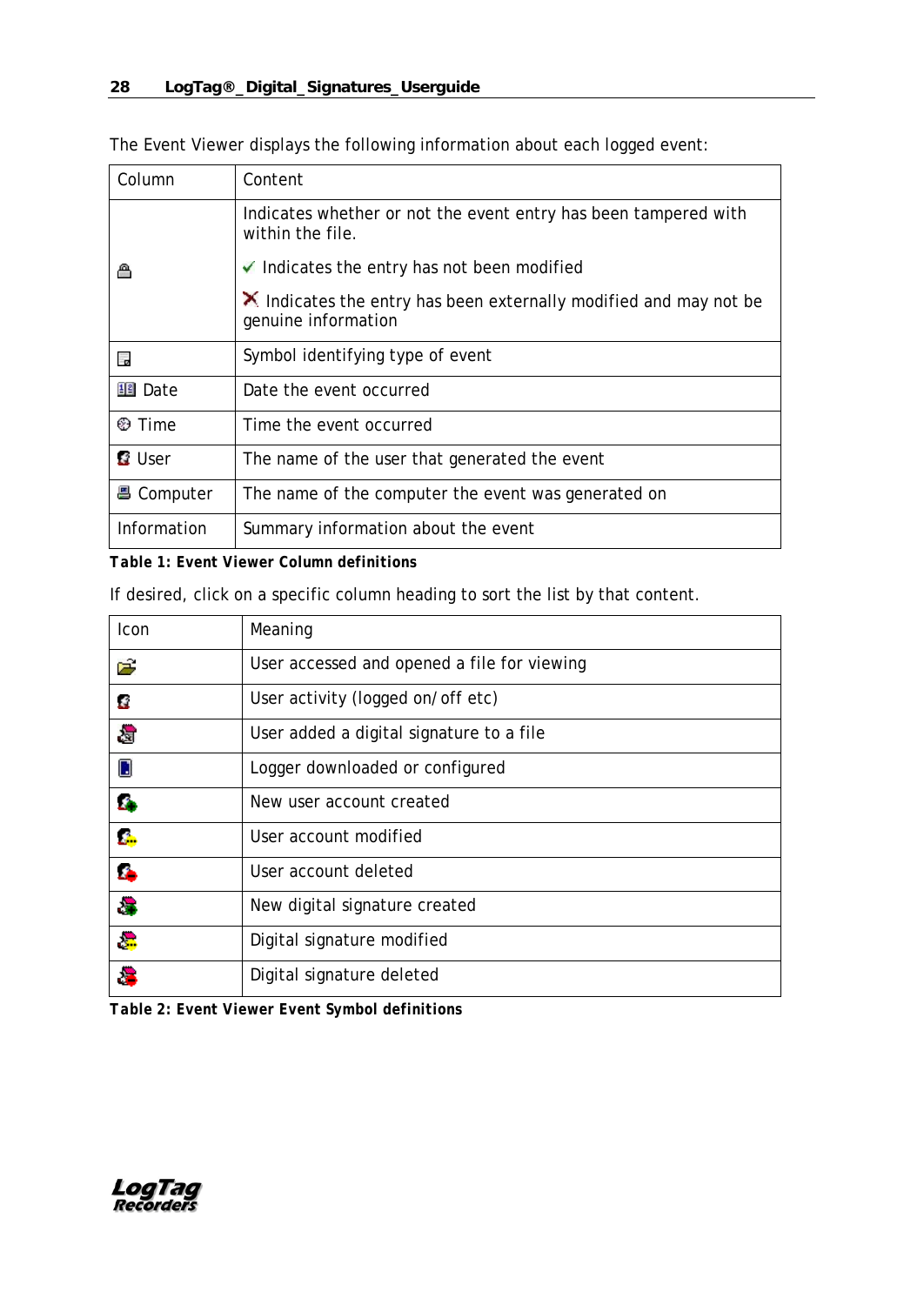### **Examining the Event Content**

Double click on any event to examine its contents in detail

| <b>Event Properties</b><br>$\vert x \vert$ |                                                                   |            |      |  |  |  |  |  |
|--------------------------------------------|-------------------------------------------------------------------|------------|------|--|--|--|--|--|
| Date:                                      | 23/10/2009                                                        |            |      |  |  |  |  |  |
| Time:                                      | 2:58:11 p.m.                                                      |            |      |  |  |  |  |  |
| Type:                                      | User opened a file                                                |            |      |  |  |  |  |  |
| Username:                                  | swtest                                                            |            |      |  |  |  |  |  |
| Fullname:                                  | Stefan Lenz                                                       |            |      |  |  |  |  |  |
|                                            | Description: System Administrator                                 |            |      |  |  |  |  |  |
| E-Mail:                                    | swtest@emssnz.com                                                 |            |      |  |  |  |  |  |
| Computer:                                  | <b>BUSINESS</b>                                                   |            |      |  |  |  |  |  |
|                                            | \\server\Users\stefanl\Documents\My LogTag Data\5010000573 Starte |            |      |  |  |  |  |  |
| Close                                      |                                                                   | < Previous | Next |  |  |  |  |  |

Click **NEXT** or **PREVIOUS** to view the next and previous events in the list.